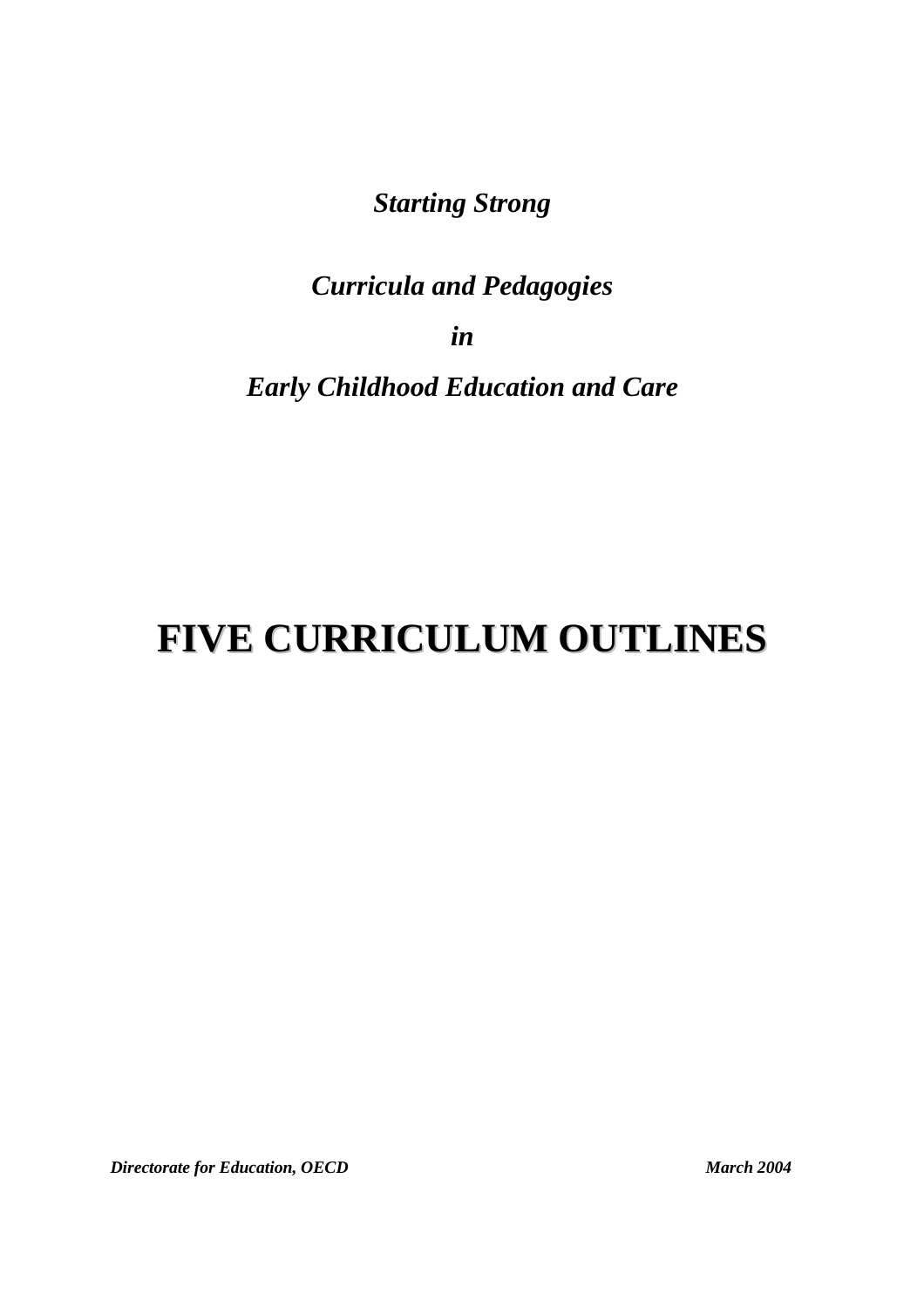*The terminology, facts and opinions expressed in this paper are those of the authors, and do not engage the responsibility of the OECD.*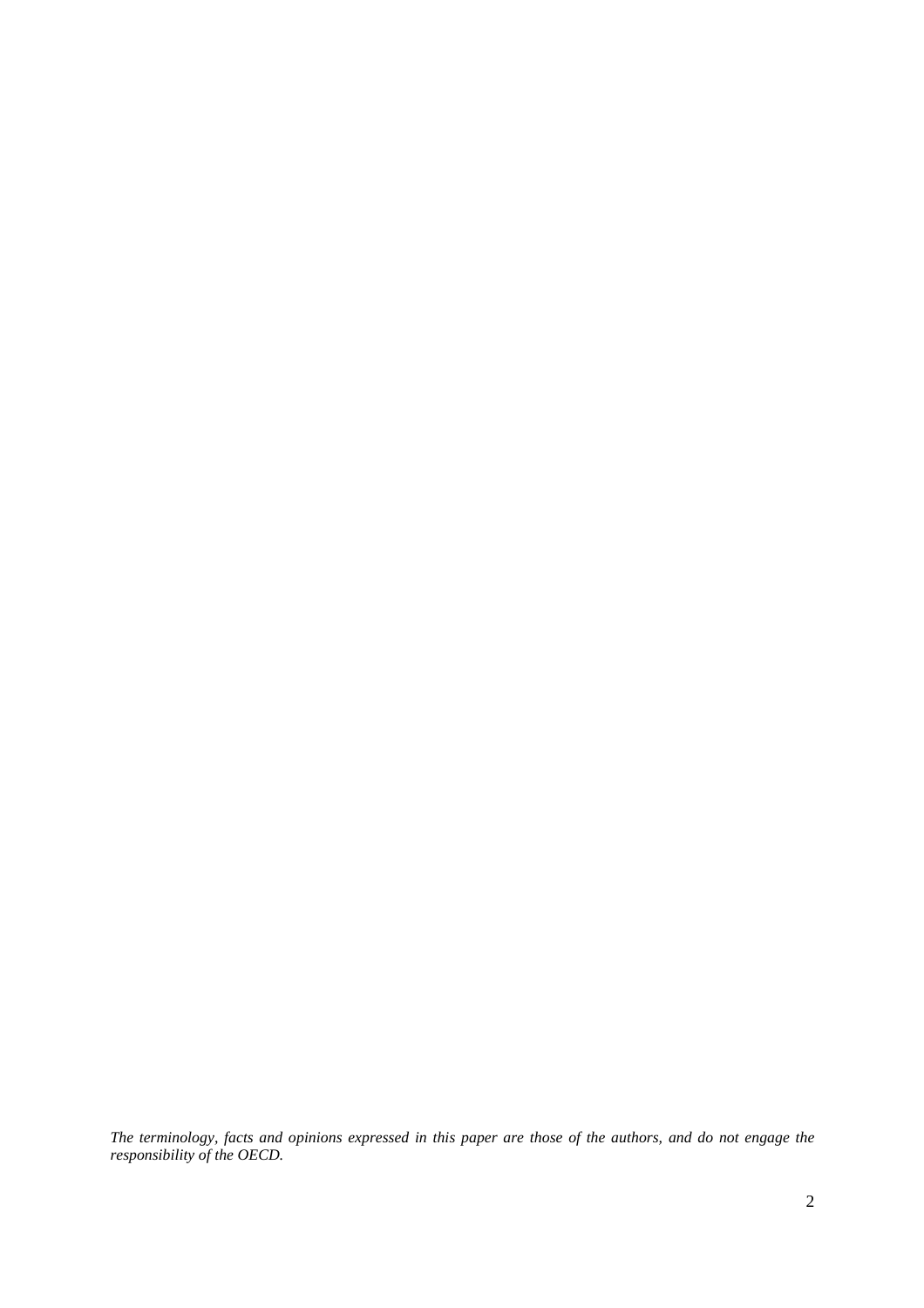# **TABLE OF CONTENTS**

| <b>CHAPTER 2</b> | KEY ISSUES IN CURRICULUM DEVELOPMENT FOR YOUNG |  |
|------------------|------------------------------------------------|--|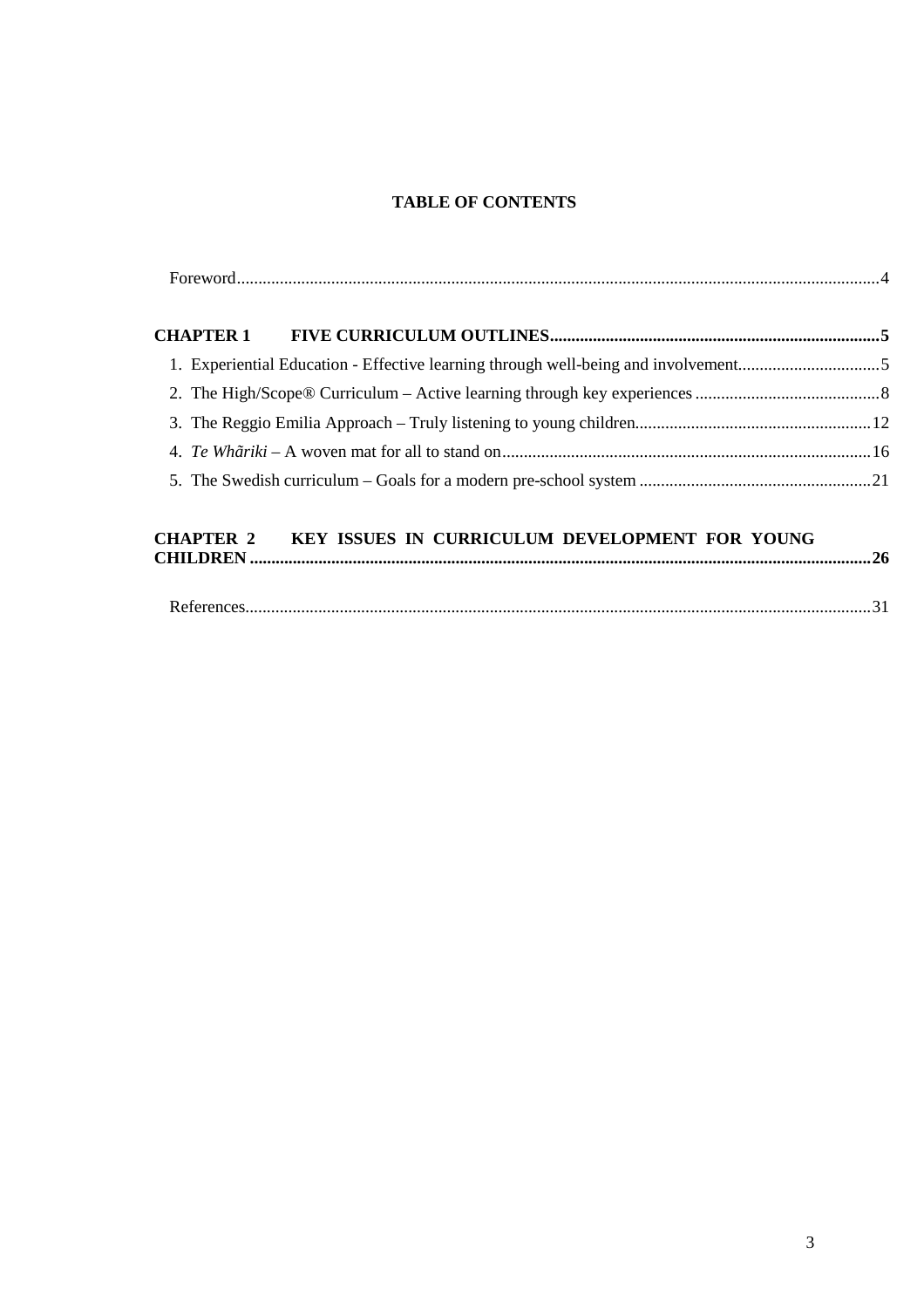## **Foreword**

*Curricula and Pedagogies in Early Childhood Education and Care* is an output of the *Thematic Review of Early Childhood Education and Care Policy*, a project launched by OECD's Education Committee in March 1998. The impetus for the project came from the 1996 Ministerial meeting on *Making Lifelong Learning a Reality for All*. In their communiqué, the Education Ministers assigned a high priority to the goal of improving access to and quality in early childhood education and care, with the aim of strengthening the foundations of lifelong learning (OECD, 1998). To date, twentyone countries have volunteered to participate in the review: Australia, Austria, Belgium, Canada, Czech Republic, Denmark, Germany, Finland, France, Hungary, Ireland, Italy, Korea, Mexico, the Netherlands, Norway, Portugal, Spain, Sweden, the United Kingdom and the United States. A detailed description of the review's objectives, analytical framework, and methodology is provided in OECD (1998).

While the organisation of national reviews is the primary aim of the project, another important goal is to disseminate the knowledge and research base relevant to early childhood policy. With this purpose in mind, two workshops are organised each year for the early childhood policy makers attached to the ministries in participating countries. At these workshops, international exchanges take place, policy developments (what works) are discussed and major issues of research interest explored.

The present report stems from a workshop for the national coordinators of early childhood policy hosted by the Ministry of Education and Science in Stockholm,  $11<sup>th</sup> - 13<sup>th</sup>$  June 2003. The topic for discussion was *Curricula and Pedagogies in Early Childhood Education*. Four well-known ECEC curricula were presented by their authors at the work-shop: *Reggio Emilia* by Dr. Carlina Rinaldi, *Te Whãriki* by Professor Helen May, *Experiential Education* by Professor Ferre Laevers and *High/Scope®* by Dr. Dave Weikart. Since the work-shop was held in Sweden and introduced by the Minister of Preschool, Lena Hallengren, the *Swedish Curriculum* is also presented in this paper by Professor Ingrid Pramling, who – in association with Ph.D. Sonja Sheridan and Ph.D. Pia Williams from Göteborg University - also prepared the second chapter of this report.

The report outlines each of these curricula, using in so far as possible the written documents supplied by our speakers. We are extremely grateful to them, and trust that this outline of curriculum approaches will prove useful to policy makers in OECD countries and beyond.

For further information on this or other ECEC papers, please contact:

*John Bennett, OECD Directorate for Education, 2 rue André-Pascal, 75775 Paris Cedex 16 E-mail : John.Bennett@oecd.org, and* 

*Sabrina Leonarduzzi, OECD* Directorate for Education*, 2 rue André-Pascal, 75775 Paris Cedex 16* 

*E-mail: Sabrina.Leonarduzzi@oecd.org*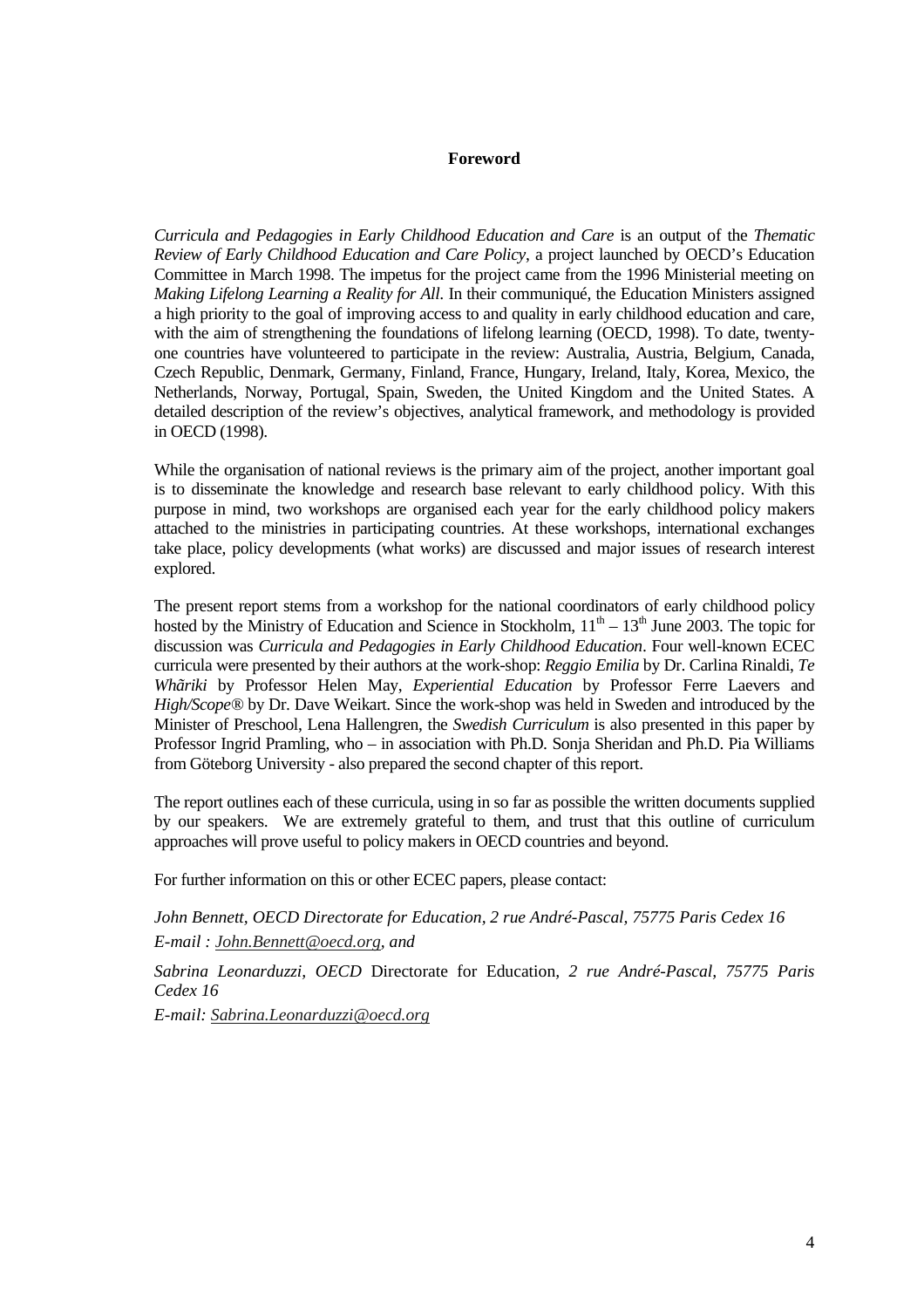#### **CHAPTER 1**

#### **FIVE CURRICULUM OUTLINES**

#### **1. Experiential Education - Effective learning through well-being and involvement**

(*The following text has been supplied by Professor Ferre Laevers, Leuven University, Research Centre for Experiential Education*)

1. In May 1976 twelve Flemish pre-school teachers, assisted by two educational consultants, began a series of sessions with the intention to reflect critically upon their practice. Their approach is 'experiential': the intention is to make a close, moment by moment description of what it means to a young child to live and take part in the educational setting. During the following tens of sessions, the group discussed what they had learned from taking the perspective of the child and from seeking for possible ways to address the problems they meet. Gradually a new educational model for pre-school took shape: Experiential Education (EXE). Since that time Experiential Education has grown further to become an influential educational model in the area of elementary education in Flanders and the Netherlands. From 1991, its dissemination to other European countries, including the UK, began. The EXE-approach has further been developed for child care, special education, secondary education, teacher training and other contexts.

#### *In search of quality*

2. What constitutes 'quality' in care and education? One approach is to focus on the educational context and the teacher's actions: the infrastructure and equipment, the content of activities, teaching methods, adult style... Another is to make assessments of the outcomes and check if the desirable goals are met. Central to the project Experiential Education is the search for indicators for quality that are situated just in the middle of these two approaches. It points to the process.



3. EXE-theory suggests that the most economic way to assess the quality of any educational setting (from the pre-school level to adult education) is to focus on two dimensions: the degree of 'emotional well-being' and the level of 'involvement' (Laevers, 1994). The first refers to the degree in which children feel at ease, act spontaneously, show vitality and self-confidence. All this indicates that their basic needs are satisfied: the physical needs, the need for tenderness and affection, the need for safety and clarity, the need for social recognition, the need to feel competent and the need for meaning in life and moral value. The second criterion – involvement - is linked to the developmental process and urges the adult to set up a challenging environment favouring concentrated, intrinsically motivated activity.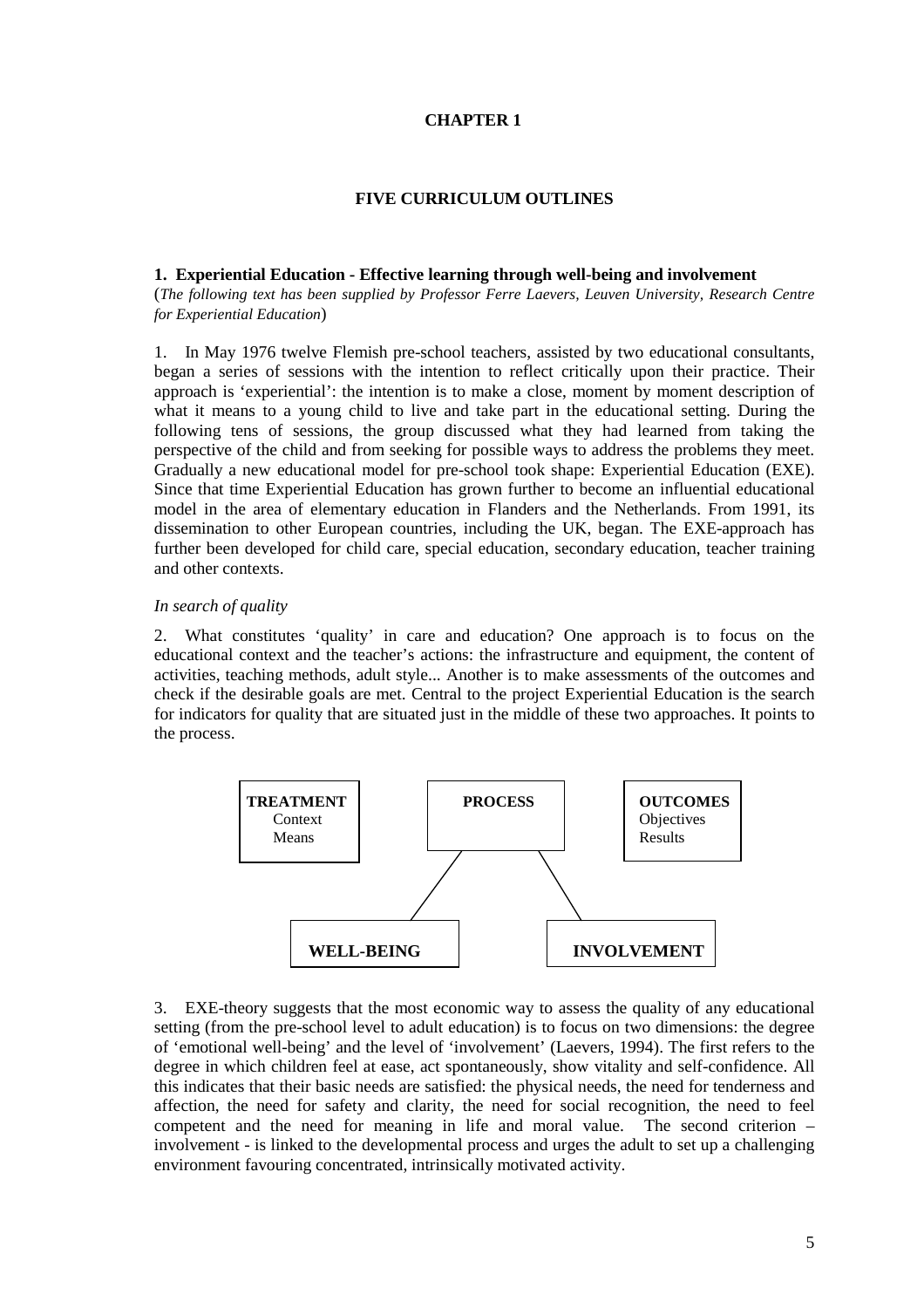#### *Involvement, a key word*

4. Involvement, a key word in the EXE conception of curriculum, is not linked to specific types of behaviour or to specific levels of development. Both the baby in the cradle playing with his or her voice and the adult trying to formulate a definition, both the (mentally) handicapped child and the gifted student, can share that quality. Csikszentmihayli (1979) speaks of "the state of flow".

5. One of the predominant characteristics of this flow state is concentration. Involvement goes along with strong motivation, fascination and total implication. There is an openness to (relevant) stimuli and the perceptual and cognitive functioning has an intensity, lacking in activities of another kind. The meanings of words and ideas are felt more strongly and deeply. Involvement goes along with a strong feeling of satisfaction stemming from the exploratory drive, which makes the activity intrinsically motivating. Finally, involvement occurs in the small area in which the activity matches the capabilities of the person, that is in the 'zone of proximal development'. Because of all these characteristics, the 'flow'-state is seen as very favourable to - in fact an indispensable condition for - deep level learning.

6. Based on the concept of "deep-level learning", the "Leuven Involvement Scale" (LIS) has been developed, encompassing seven variants for different settings, ranging from babies to adult education. The LIS is a 5-point rating scale ranging from level 1 (no activity), through level 3 (child is engaged in an activity, but is functioning at a routine level) to level 5 (continuous, intense activity of the child, with purpose and pleasure). Despite the required observational skills, the inter-scorer reliability of the LIS-YC is .90. The scale is used internationally, for example in the Effective Early Learning project in the UK, where more than 5.000 adults learned to use it and more than 50.000 children at the pre-primary age have been observed with it (Pascal & Bertram, 1995; Pascal *et al*., 1998).

#### *Implications for the context*

7. Capitalising on a myriad of experiences by teachers, a body of expertise has been gathered and systematised in The Ten Action Points, an inventory of ten types of initiatives that favour well-being and involvement (Laevers & Moons, 1997).

#### **TEN ACTION POINTS FOR EXE TEACHERS**

- 1.Rearrange the classroom in appealing corners or areas
- 2.Check the content of the corners and replace unattractive materials by more appealing ones
- 3.Introduce new and unconventional materials and activities
- 4.Observe children, discover their interests and find activities that meet these orientations
- 5.Support ongoing activities through stimulating impulses and enriching interventions
- 6.Widen the possibilities for free initiative and support them with sound rules and agreements
- 7.Explore the relation with each of the children and between children and try to improve it
- 8.Introduce activities that help children to explore the world of behaviour, feelings and values
- 9.Identify children with emotional problems and work out sustaining interventions
- 10. Identify children with developmental needs and work out interventions that engender involvement within the problem area.

8. The action points cover a wide range of interventions. In the Action Points from 1 to 6, the organisation of the space and the provision of interesting materials and activities is at stake. In AP7 the field of social relations is addressed. The adult not only explores the relations between herself and the children and between the children, but she also takes initiatives to create a positive group climate. In AP8 activities are generated that support the exploration of feelings, thoughts and values. The Action Points 9 and 10 turn the focus on children with special needs.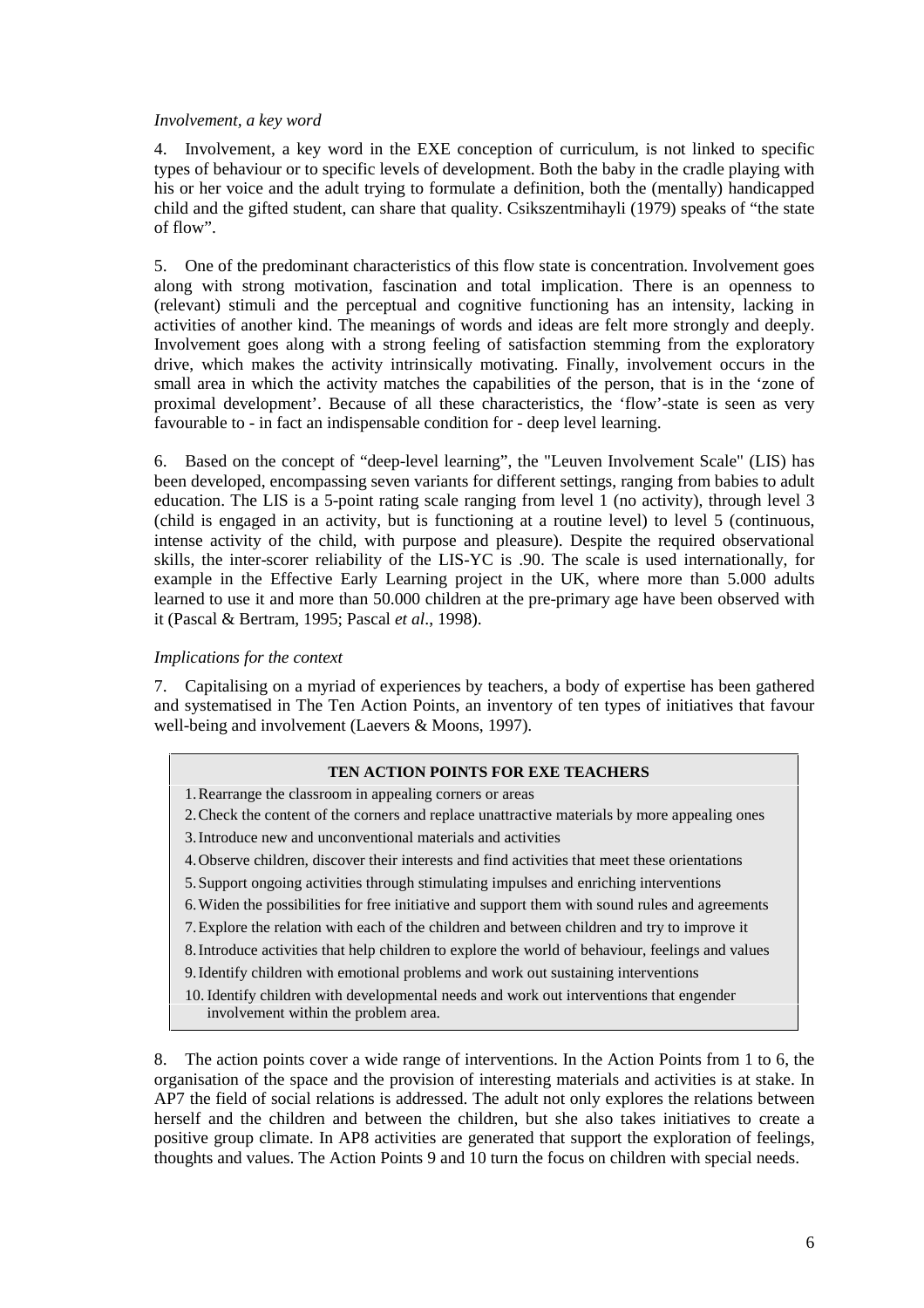#### *An experiential teacher style*

9. In EXE much attention is paid to the interactions between teacher and children. The 'Adult Style Observation Schedule' (ASOS) captures this aspect and is built around three dimensions: stimulation, sensitivity and giving autonomy (Laevers, Bogaerts & Moons, 1997). Stimulating interventions are open impulses that engender involvement, such as: suggesting activities to children that wander around, offering materials that fit in an ongoing activity, inviting children to communicate, confronting them with thought-provoking questions and giving them information that can capture their mind. Sensitivity is evidenced in responses that witness empathic understanding of the basic needs of the child, such as, the need for security, for affection, for attention, for affirmation, for clarity and for emotional support. Giving autonomy means: to respect children's sense for initiative by acknowledging their interests, giving them room for experimentation, letting them decide upon the way an activity is performed and when a product is finished, implicate them in the setting of rules and the solution of conflicts.

#### *Systematic observation*

10. Consistent with the EXE-framework, the Process-oriented Monitoring System (POMS) focuses in the first place on two major indicators of quality in the educational process: well-being and involvement. These give the answer to the crucial question: *how is each child doing*? Are the efforts we make sufficient to secure emotional health and real development in all important areas and for each of the children? At least three times a year, children are screened, with a five point scale for each of the dimensions. For children falling below level 4, teachers proceed with further observations and analyses (Laevers, 1997). As an extension of the POMS, the levels of development are assessed in 8 domains with a 5-point scale: gross and fine motor development, representation through language, representation through visual arts, understanding the physical world, social competence, mathematical and logical thinking, self-organisation. The paradigm behind this instrument is 'holistic' in this sense that the assessments are based on observation in real life situations.

#### *From process to outcomes*

11. In the EXE-theoretical framework, attention is paid to the effects or outcomes of education. The concept of 'deep level learning', expresses the concern for a critical approach to educational evaluation. Central to this is the questioning of superficial learning, learning that does not affect the basic competencies of the child and which has little transfer to real life situations.

12. The ongoing research programme in which instruments are developed to assess development through standardised situations, covers a wide array: (1) emotional health, (2) exploratory drive, (3) understanding of the physical world, (4) social competence, (5) communication and expression, (6) creativity, (7) musical perception, (8) self-organisation and entrepreneurship.

## *Values education*

13. Within the EXE-project the concept of 'linkedness' - linkedness with (1) oneself, (2) the other(s), (3) the material world, (4) society and (5) the entire eco-system - offers a point of reference for the whole of value education. It is the expression of the concern for the development of a positive orientation towards the world as a whole. The sense of 'connectedness' can be seen as the cornerstone of prevention of criminal behaviour or any action that brings damage to things and people.

14. In sum, what Experiential Education strives for is the development of (future) adults who are self-confident and mentally healthy, curious and exploratory, expressive and communicative, imaginative and creative, well-organised and entrepreneurial, with developed intuitions about the social and physical world and with a feeling of belonging and connectedness to the universe and all its creatures.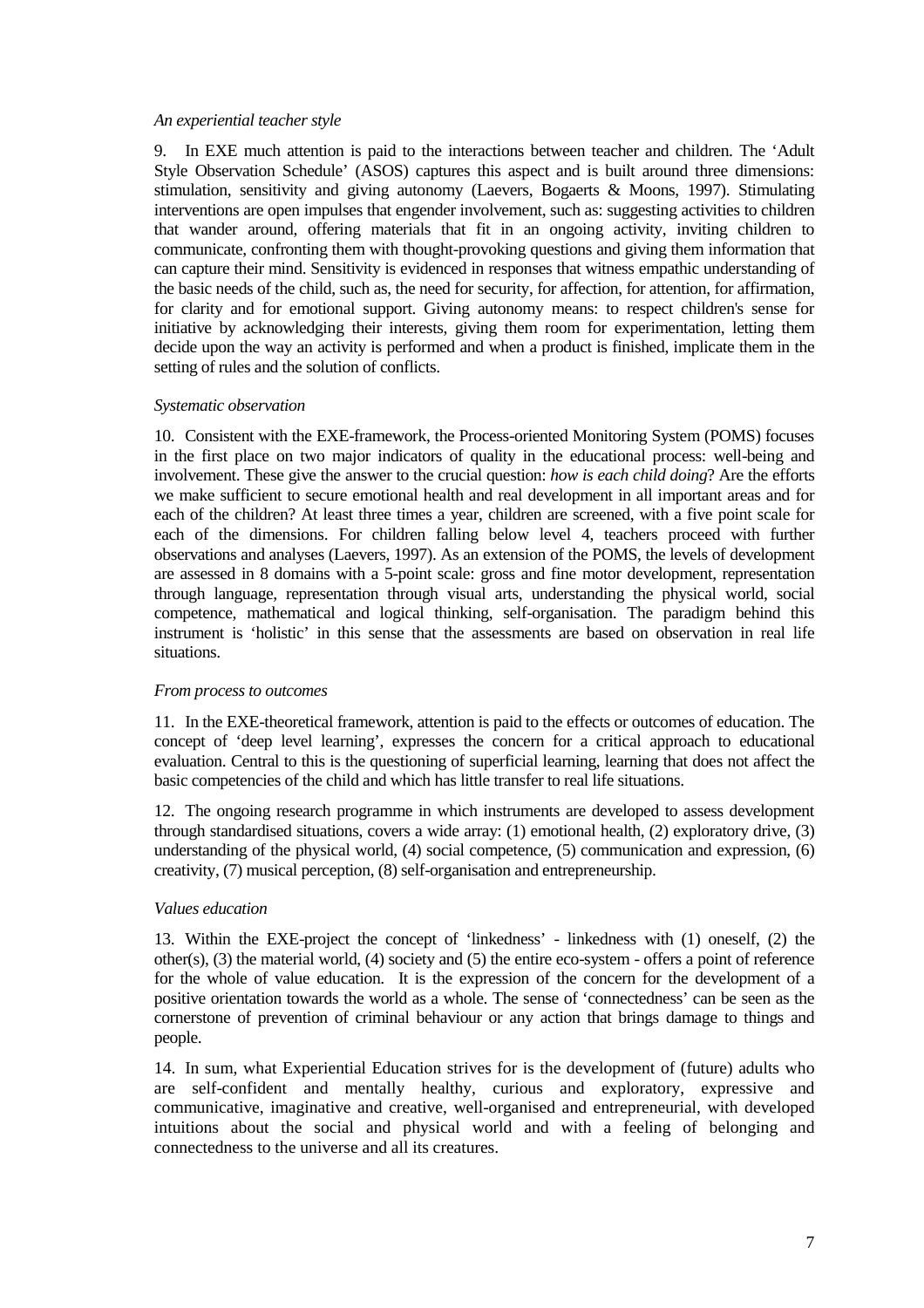#### **2. The High/Scope® Curriculum – Active learning through key experiences**

15. The High/Scope® curriculum was developed more than 40 years ago by David Weikart and his team in Ypsilanti, Michigan, with the purpose of helping children from disadvantaged areas to be successful in school and society. Unlike many other curricula, careful research has been part of the development of the program from the beginning, and a group of High/Scope children have been followed thoroughly during their childhood and adult life (Weikart, 1989; Schweinhart & Weikart, 1997). The longitudinal study shows that children from the High/Scope® program have adopted better to societal demands and found themselves a better life with higher education and employment than children in the control group. The following extract is how High/Scope® describes itself, with some additions provided by Dr. Weikart:

#### *The High/Scope Curriculum*

16. The High/Scope® educational approach for preschool, elementary, and adolescent programs is a set of guiding principles and practices that teachers and adults follow as they work with and care for children and youth. These principles are intended as an "open framework" that teams of adults are free to adapt to the special needs and conditions of their group, their setting, and their community. "Active learning" — the belief that children learn best through active experiences with people, materials, events and ideas, rather than through direct teaching or sequenced exercises — is a central tenet of the High/Scope® approach for all age levels. The active child creates her own knowledge within the frames of culture, biological maturity and the enriched human and material environment of the centre. According to Hohmann and Weikart (2002), the model is valid for groups of children from several different culture, as is shown by the successful adaptation of the program in many countries all over the world.

17. The High/Scope® preschool approach is used in both public and private half- and full-day preschools, nursery schools, Head Start programs, child care centers, home-based child care programs, intergenerational programs, and programs for children with special needs. Originally designed for low-income, "at-risk" children, the High/Scope® approach is now used for the full range of children and has been successfully implemented in both urban and rural settings both in the U.S. and around the world.

#### *How do children learn in a High/Scope® "active learning" setting?*

18. Since we believe that children learn best by pursuing their personal interests and goals, children in High/Scope® settings are encouraged to make choices about materials and activities throughout the day. As they pursue their choices and plans, children explore, ask and answer questions, solve problems, and interact with classmates and adults. In this kind of environment, children naturally engage in "key experiences"—activities that foster developmentally important skills and abilities. High/Scope® has identified 58 key experiences in child development for the preschool years and a wide range of practical strategies for promoting these key experiences. The key experiences are categorized into five groups: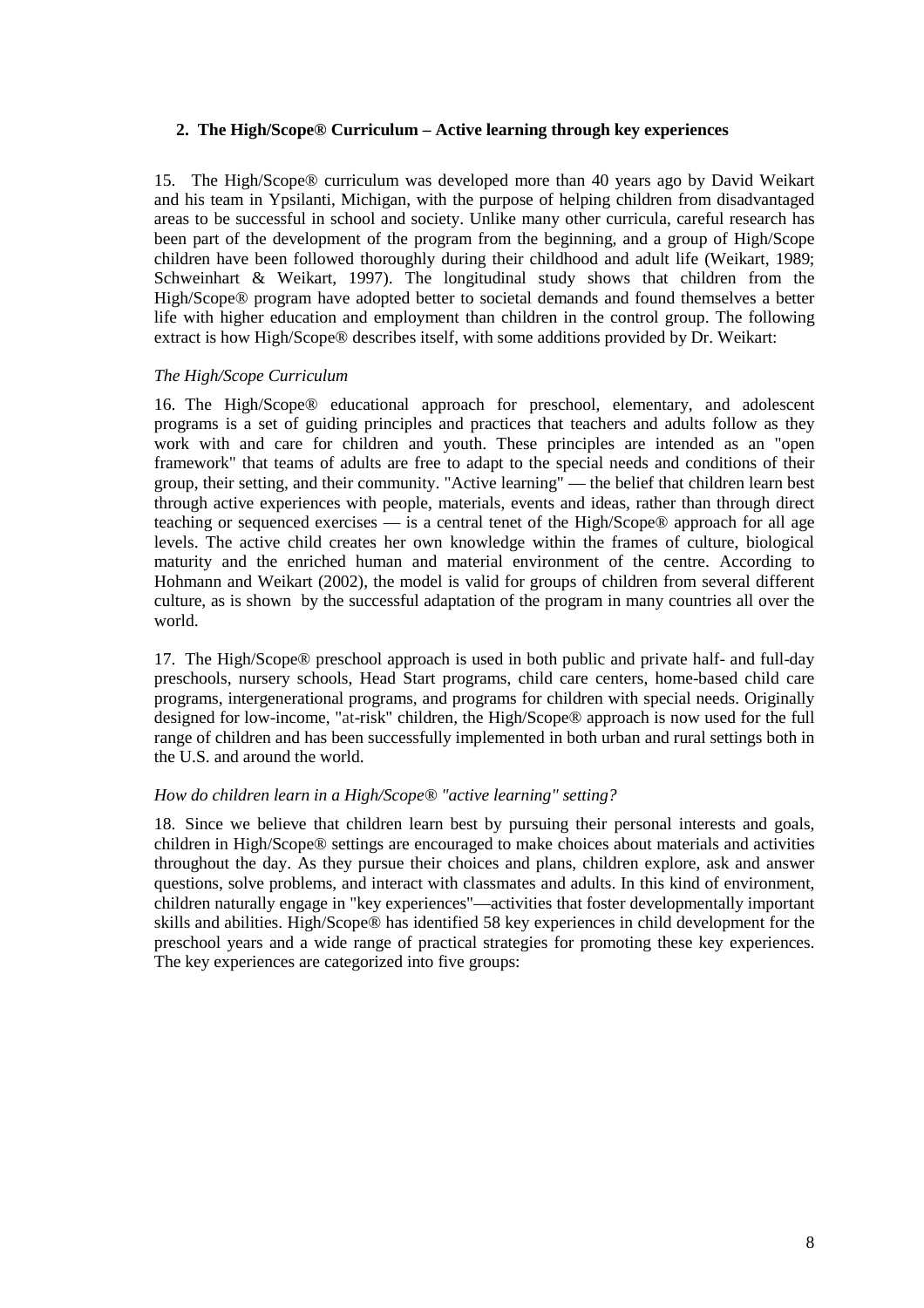#### **Key experiences for young children – 5 groups**

- 1.**Creative Representation** (to draw, paint, role play, pretend, make models).
- 2.**Language and Literacy** (to talk about personally meaningful experiences, describe, write, have fun with language.)
- 3.**Initiative and Social Relations** (to make plans, decisions, solve problems encountered in play, express feeling, be sensitive to others.)
- 4.**Movement and Music** (to feel and express steady beat, move in various ways and with objects, explore the singing voice, develop melody)
- 5.**Logical Reasoning** (to classify--explore and describe similarities, differences, and attributes of things; to seriate--comparing, arranging and fitting and ordering things by attributes; to develop number--comparing, one-to-one correspondence, counting; to be aware of space--changing shape, experiencing different play spaces, and interpreting spacial relations; to be aware of time--starting and stopping, time intervals, anticipating and describing sequences of events.)

These five categories of key-experiences represent objectives of learning as well as the act of learning. They form the content that teachers use to evaluate child progress on the High/Scope® Child Observation Record.

#### *What does a High/Scope® preschool setting look like?*

19. The space and materials in a High/Scope® setting are carefully selected and arranged to promote active learning. The centre is divided into "interest areas" organized around specific kinds of play. For example, a centre might include separate areas for block play, art activities, house play, small toys, computers, books and writing materials, and sand and water play. In each area materials are organized so children can get them out easily and put them away independently. High/Scope® does not recommend or endorse specific preschool equipment or materials, but instead provides general guidelines for selection.

## *How is the day organized in a High/Scope® preschool?*

20. High/Scope® teachers give children a sense of control over the events of the day by planning a consistent routine that enables children to anticipate what happens next. A central element of the day is the "plan-do-review sequence," in which children state an intention and make a plan, carry it out during work time, and then reflect on what they have discovered and discuss it with the teacher and other children (review). The daily routine also includes times for small- and large-group experiences and time for outside play.

#### *How do adults interact with children in a High/Scope® preschool?*

21. High/Scope® teachers and caregivers are trained to participate as partners in children's activities rather than relate to children primarily as managers or supervisors. High/Scope® training emphasizes positive interaction strategies: sharing control with children, focusing on children's strengths, forming authentic relationships with children, supporting children's play ideas, and adopting a problem-solving approach to social conflict. The teacher's dialogue with the child avoids questions that the teacher knows the answer to. It is authentic dialogue, aimed to support the child in her learning and development as a person.

#### *How is assessment handled?*

22. High/Scope® teachers use the *Preschool Child Observation Record (COR), Second Edition* to evaluate children's developmental progress. As the basis for COR assessment teaching teams take daily anecdotal notes on children's developmentally significant behaviours during children's normal activities in the program. Teachers discuss these notes during daily team planning sessions. Team members use their anecdotal notes as the basis for completing the COR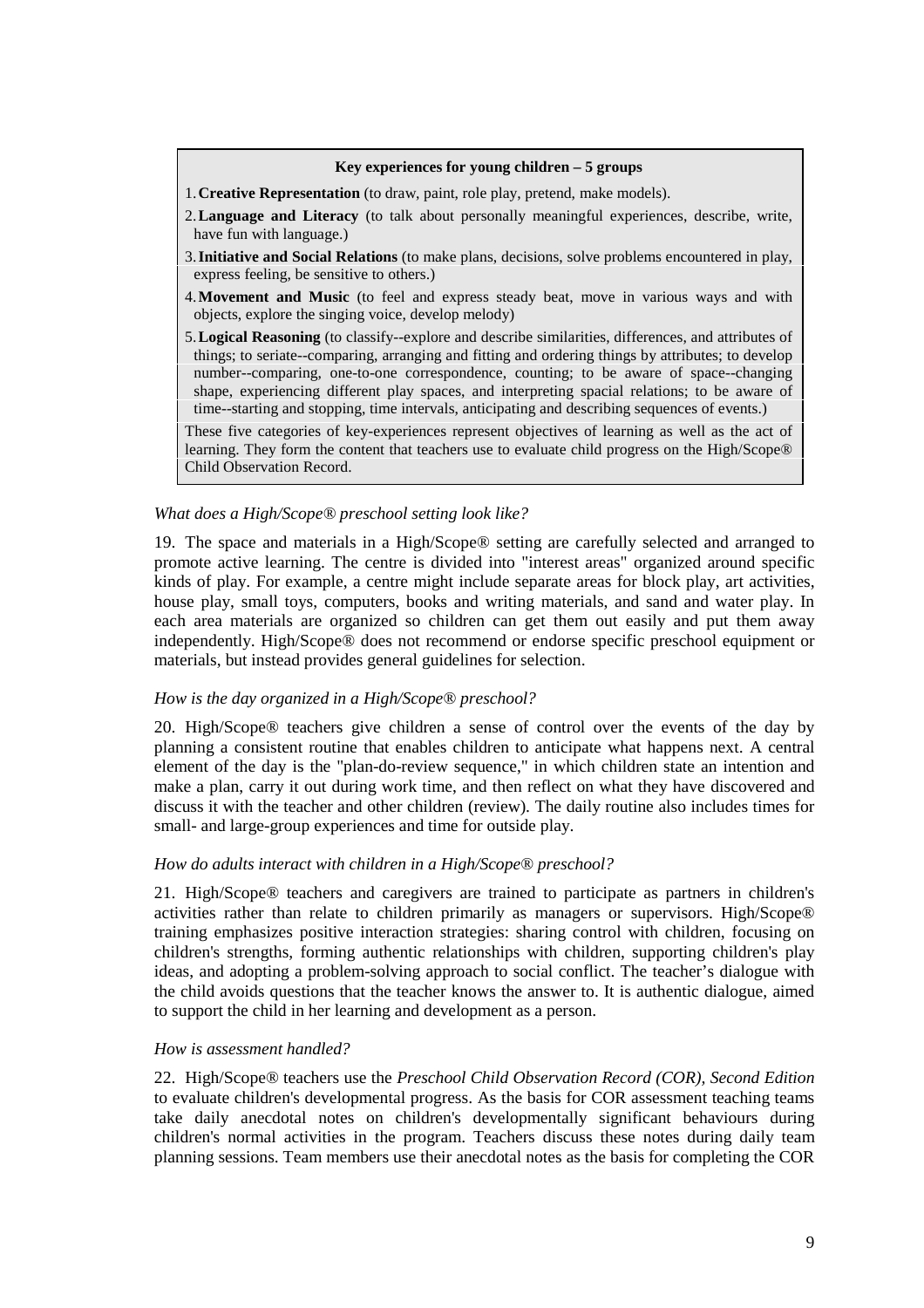assessment instrument at regular intervals. To evaluate early childhood programs, High/Scope® administrators use the *Preschool Program Quality Assessment (PQA)* instrument.

# *How does a High/Scope® preschool program teach math and reading skills?*

23. High/Scope® preschool teachers do not teach math, reading, writing and other academic skills through sequenced activities, drills, workbooks, or other "school-like" activities. Instead, adults provide experiences and materials that help children develop the broad language and logical abilities that are the foundation for later academic learning. For example, to encourage children's beginning reading and writing skills, teachers create a print-rich environment and provide opportunities throughout the day for children to listen to stories, explore books and other print materials, and work with writing tools and materials. To promote math abilities they provide materials that enable children to use beginning skills in counting, comparing numbers, and one-to-one correspondence. Teachers use the High/Scope® key experiences in language and literacy and number to help them recognize and support the learning opportunities in these important pre-academic areas.

# *What about children with special needs?*

24. The High/Scope® approach is used with special needs children in both self-contained and inclusive settings. High/Scope® teachers approach children with special needs by emphasizing the broad cognitive, social, and physical abilities that are important for all children rather than by focusing on the child's deficits. High/Scope® teachers identify where the special needs child is developmentally, and then provide a rich range of experiences that would be appropriate for a normally developing child at that level. For example, they would encourage a 4-year-old who is functioning at a 2-year-old's level to express his plans by pointing, gesturing, and saying single words and they would immerse the child in a conversational environment that provides many natural opportunities for using and hearing language.

#### *Is High/Scope® used in infant and toddler programs?*

25. Because of the urgent need for child care, preschool programs are expanding to include younger and younger children. The High/Scope® active learning approach has been successfully used in settings serving children from infancy through kindergarten age. Adults working with developmentally younger children use the High/Scope® infant and toddler key experiences as a guide to providing appropriate experiences and materials for the younger age group. High/Scope® Press has also published *"Tender Care and Early Learning: Supporting Infants and Toddlers in Child Care Settings"*, a comprehensive program manual written by Jacalyn Post and Mary Hohmann. There is also an infant-toddler assessment tool available.

#### *How do High/Scope® teachers handle discipline?*

26. High/Scope® teachers avoid using punishment and reward as tools for managing children's behaviour. When behaviour problems arise, they avoid isolating the child, instead encouraging the child to discuss the problem with the adult or with others involved. This problem-solving approach helps children develop social skills and become more aware of the impact of their actions on others. High/Scope®'s approach to conflict resolution is described in *You Can't Come to My Birthday Party! Conflict Resolution With Young Ch*ildren, *Supporting Children in Resolving Conflicts* (video), and *It's Mine! Responding to Problems and Conflicts* (Infant-Toddler Series video).

#### *Are art and music important parts of High/Scope® programs?*

27. Art and music are part of every day's activities in High/Scope® programs. Art and music materials are available for children to use freely at work time in most High/Scope® classrooms. Many of the small-group experiences planned by High/Scope® teachers involve art materials; large-group experiences usually involve music. Adults use High/Scope®'s key experiences in creative representation and music to highlight ways they can support the important abilities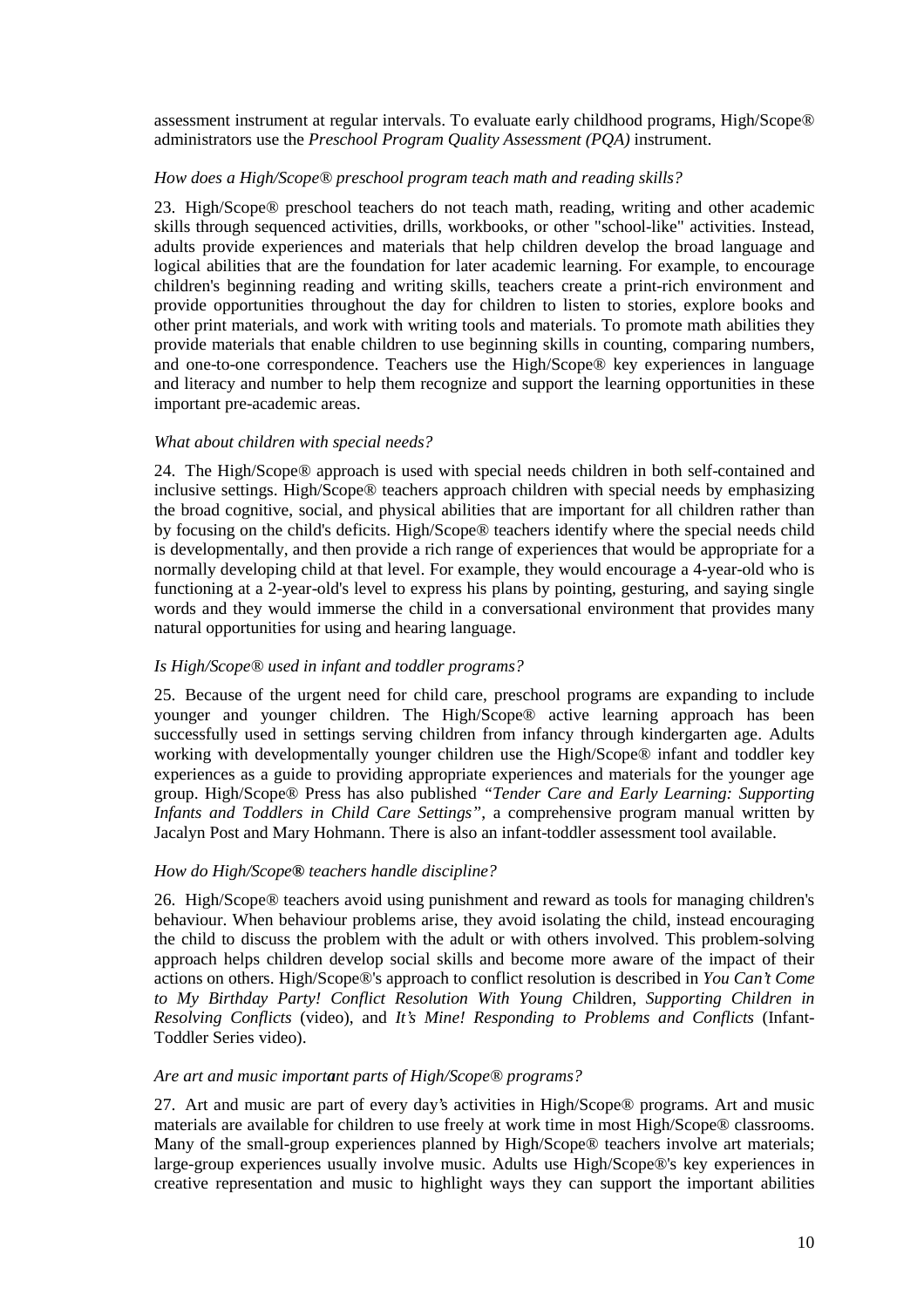children are developing in these areas. Again, High/Scope research has identified the theoretical principles and pedagogical approaches to be used in this area, and presents the developmental stages in early art-based learning. In "Supporting Young Artists: the Development of the Visual Arts in Young Children", the High/Scope authors, Epstein and Trimis (2003) show how to provide appropriate space and materials, to plan art-based experiences, and to use the language of art to engage with children in a supportive way.

#### *Are computers a part of High/Scope® preschool classrooms?*

28. Computers are a recommended, but not required, part of High/Scope® preschool programs. High/Scope® teachers select high-quality software that is appropriate for the preschool-age group, arrange computer equipment so that it is inviting and freely accessible to children, and look for ways to integrate the use of computers into the regular daily routine.

#### *What does research show about the effectiveness of the preschool approach?*

29. The effectiveness of the High/Scope® preschool approach has been documented in over three decades of research by the High/Scope Educational Research Foundation (for more information on these studies, please consult High/Scope® research – full web address provided in the bibliography) and several independent studies (see for example, Kwan and Sylva, 1996).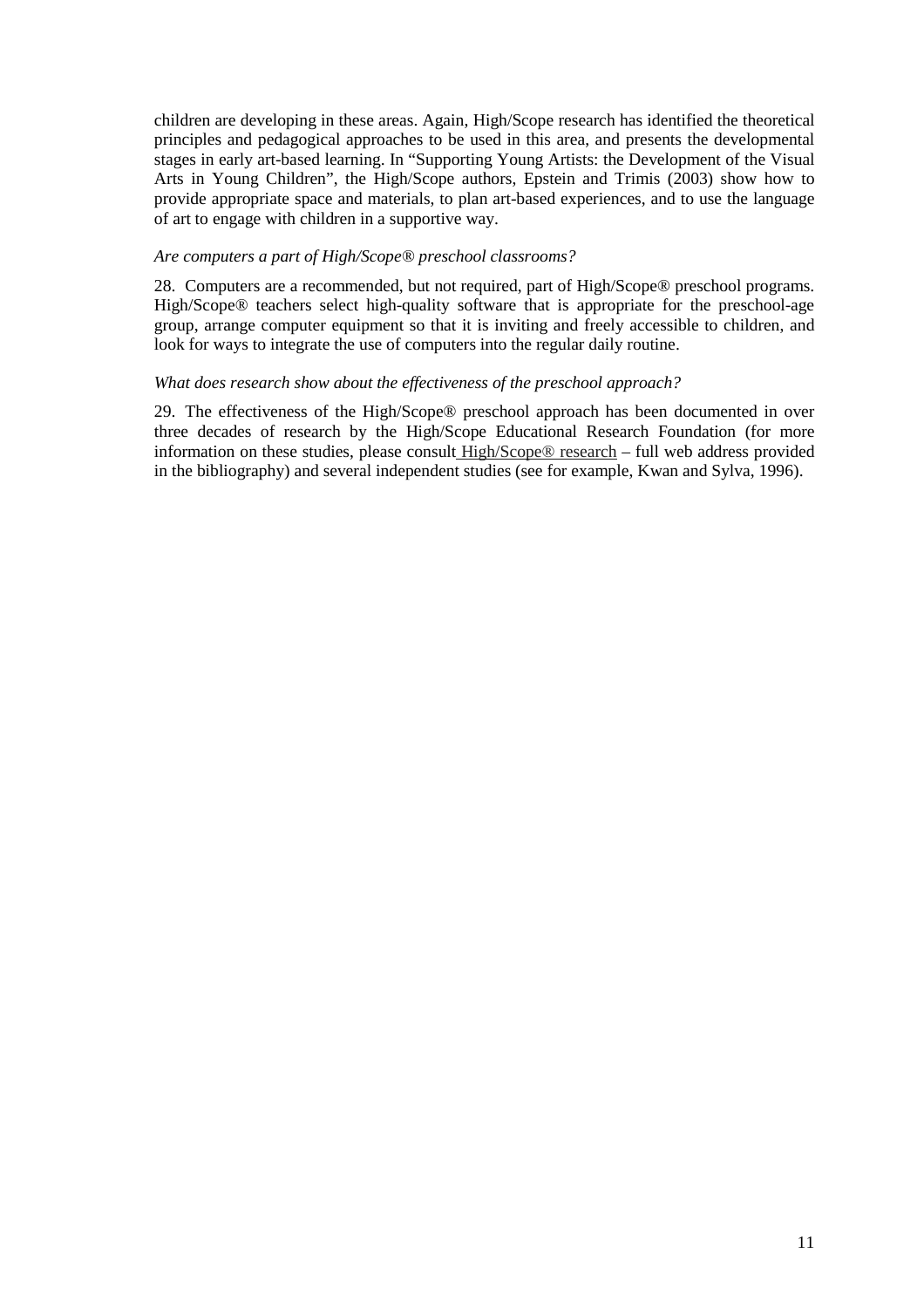# **3. The Reggio Emilia Approach – Truly listening to young children**

30. The following overview of the Reggio Emilia Approach is excerpted from *The Hundred Languages of Children* travelling exhibit*,* filled out by readings and notes taken from Dr Carlina Rinaldi's intervention at the Stockholm workshop.

31. Hailed as an exemplary model of early childhood education (Newsweek, 1991), the Reggio Emilia approach to early education is committed to the creation of conditions for learning that will enhance and facilitate children's construction of their powers of thinking "through the synthesis of all the expressive, communicative and cognitive languages" (Edwards, Gandini and Forman, 1993). Central to the whole approach is the conception of the child as a subject of rights and as a competent, active learner, continuously building and testing theories about herself and the world around her.

32. Rinaldi (2000) points out that each child creates her own meaning, but is truly supported to do so when peers and adults validate her competence. The development of a self-concept that is strong, outgoing and confident becomes part of this meaning making when the child is surrounded by warm reciprocal relationships. Education is seen as a building of thinking relationships between persons, and between ideas and the environment. The reciprocity of the interaction is important for the child's creation of identity and understanding of the surrounding world. Hence, the importance placed in Reggio Emilia on communication and on truly listening to young children.

#### *Communal responsibility*

33. The enduring nature of the Reggio Emilia schools can be explained partially by the inspired leadership of its late founder, Loris Malaguzzi, and the high level of quality sustained in the early childhood centres by their dedicated staff, many of whom are among the original programme developers. Underpinning the pedagogical excellence of the centres, however, is the commitment of the Reggio Emilia municipality to education. A motto of the city for many years has been "Investment in children is a fundamental cultural and social investment". As much as 40% of the municipal budget is allocated to education. The sustained commitment to parent and citizen participation reflects the philosophy behind the city's schools as "a system of relations between children, teachers, parents and the community where the school is located." The school community—municipality, teachers, pedagogistas, staff, parents and Advisory Council regularly deliberate on their educational objectives for the schools, but the programme of each year is elaborated by children and teachers, based on the particular interests of children and on current concerns and opportunities.

# *The pedagogical dimensions*<sup>1</sup>

<u>.</u>

34. Relations and communications, and concepts such as subjectivity and inter-subjectivity, are the very core of Reggio Emilia pedagogy. It is the child's expression, and through it her mediation of her knowledge and experience, that become the focus of interest. For this reason, teachers will first listen rather than talk. Rinaldi (2000) points out that the child's learning is individual, that is, each child creates her own meaning. In a continuous process, the child raises questions and constructs theories and meaning in an interplay with the surrounding world. The reciprocity of the interaction is important for the child's creation of identity and understanding of the surrounding world:

*As children represent their mental images to others, they represent them to themselves, developing a more conscious vision (interior listening). Thus, moving from one language to another, from one field of experience to another, and reflecting on these shifts and those of others, children modify and enrich their theories and conceptual* 

<sup>1.</sup> For additional information, see Edwards *et al.* (1993).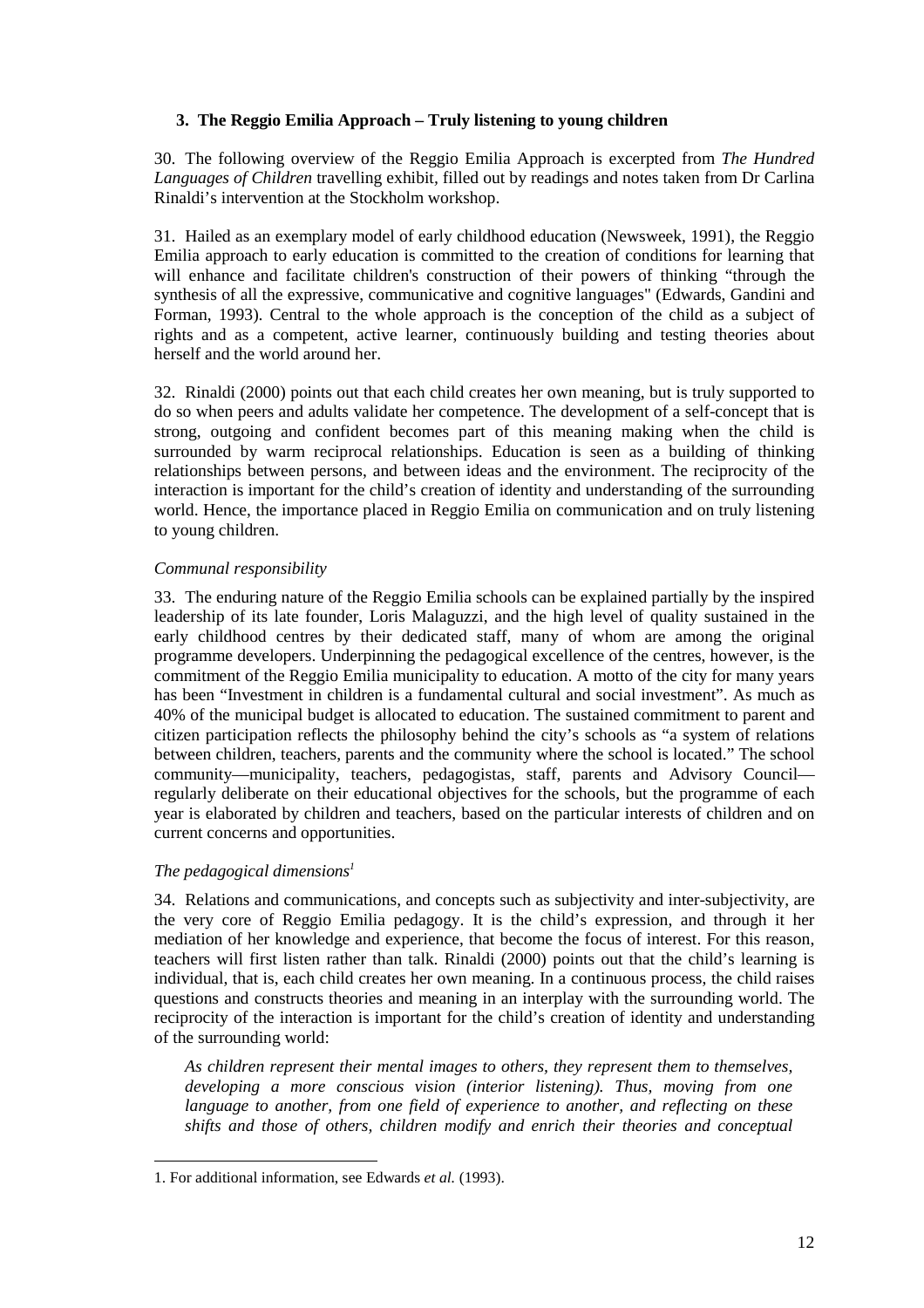*maps. But this is true if, and only if, children have the opportunity to make these shifts in a group context—that is, in and with others—and if they have the possibility to listen and be listened to, to express their differences and be receptive to the differences of others.* 

35. With these goals in mind, distinct pedagogical features have emerged in the Reggio Emilia approach. These include an emphasis on expression and children's utilisation of multiple symbolic languages; the development of long-term projects as contexts for children's and teachers' learning and research; and careful attention to the role of the environment as it supports relationships among the three protagonists—teacher, parent, child.

# *The hundred languages of children*

36. In the Reggio Emilia approach, young children are encouraged to explore their understandings of their experiences through different modes of expression considered natural to them, "the hundred languages of children": words, gestures, discussion, mime, movement, drawing, painting, constructions, sculpture, shadow play, mirror play, drama and music. High levels of expression are reached by Reggio Emilian children in many forms of symbolic representation, particularly the graphic arts, which in turn are documented by the pedagogical staff and the children themselves. Small groups of children work together—often with an adult—all around the educational setting, which has been organised so as to facilitate social, cognitive, verbal and symbolic constructions.

37. The approach also calls for the integration of the different languages as tools for cognitive, linguistic, and social development. Presentation of concepts and hypotheses in multiple forms of representation print, art, construction, drama, music, puppetry, and shadow play are viewed as essential to children's understanding of experience. The pedagogical teams in the Reggio Emilia schools normally employ *atelieristas*, highly trained in the visual arts, to work closely with the children and teachers. Particular – and sophisticated - techniques of expression are selected to sustain the interest and research of the children and support understanding. The shifting from one language to another, as well as reciprocal interaction, enable the children to create and consolidate concepts and conceptual maps.

#### *A contextual curriculum*

38. The premise of the RE concept of curriculum starts from the assumption that children have a stunning mastery of many facets of natural language, and an appreciation that "other minds" can share their different beliefs. While still in the first years of life, they develop powerful theories about the physical, biological and social worlds. These theories are enriched through dialogue with others, which in turn makes children aware that dialogue with others is necessary to build their own knowledge and identity. Through dialogue and communication, children acquire the awareness of their capacity to think, to have an opinion and to build "theories", that is, to think and interpret reality.

39. The RE curriculum, conceived as a path or journey, is a voyage of discovery that sustains these human competences as fundamental values for knowledge and for life. It is a curriculum that favours learning: learning to learn through experimentation with many different contents and forms; learning to communicate with others through the use of many "languages; and again "learning through reflection with others and self-reflection. Even though it works systematically with different contents, knowledge of content is of secondary importance since it is the construction of the child's identity, her values, her communication and learning competences that constitute the core of the pedagogy. Within the Reggio Emilia schools there are no planned goals or standards indicating what is to be learned as "these would push our schools towards teaching without learning" (Malaguzzi, in Edwards *et al.,*1993). The children are encouraged, in collaboration with teachers and one another, to construct their own personalities and to determine the course of their own investigations and learning.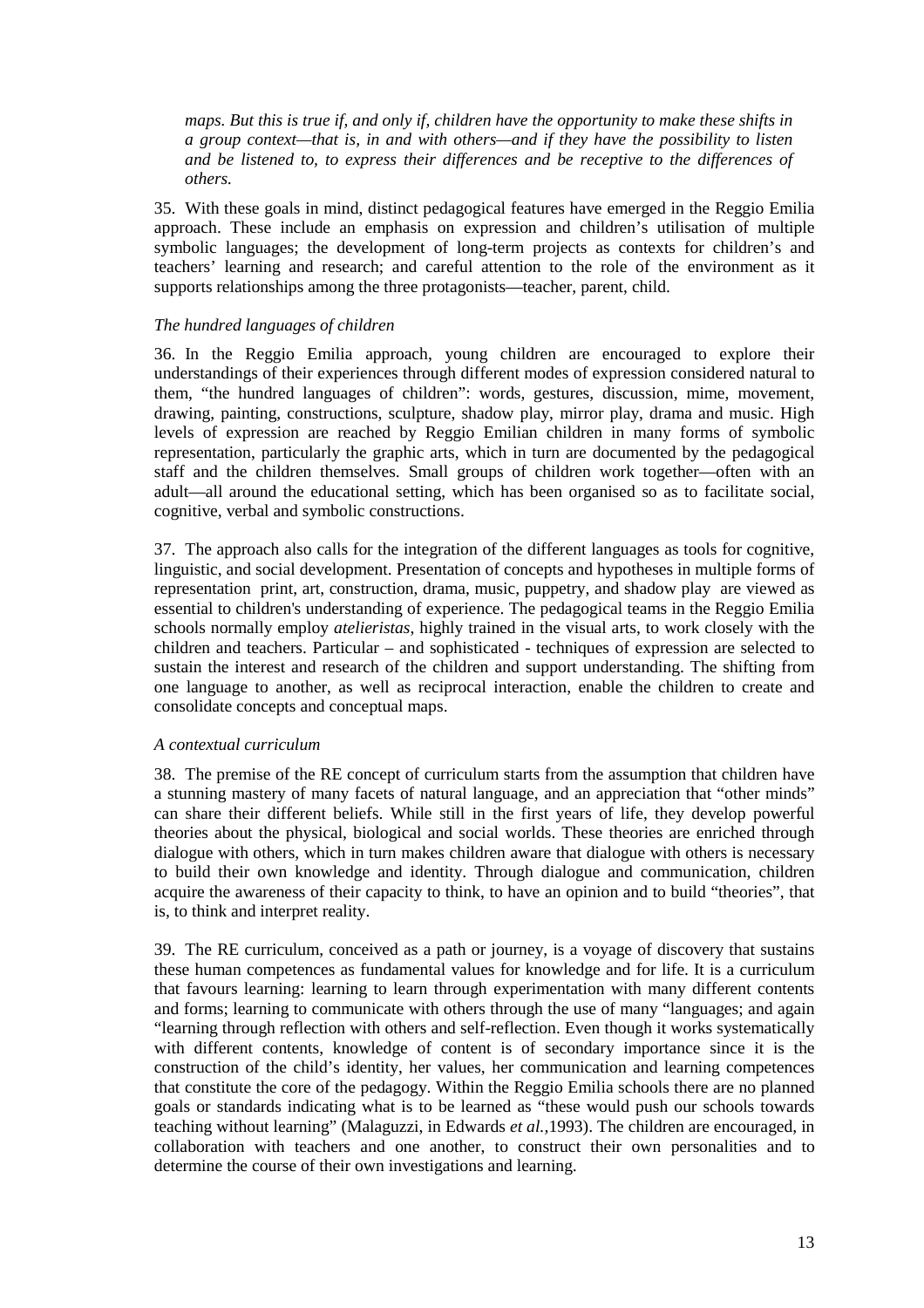40. The Reggio Emilia curriculum can be defined therefore as "contextual", that is, it is determined by the dialogue among children, teachers and the environment surrounding them. Its content can arise from a proposal by one or more children, from a proposal by the teachers, from a natural event or from something found in the news. Topics for study are captured from the documented talk of children, through community or family events, as well as the known interests of children (puddles, shadow, dinosaurs, etc.). Team documentation and project work are essential components of the curriculum. Teachers work together to formulate hypotheses about the possible directions of a project, the materials needed, and possible parent and/or community support and involvement.

41. What has to be guaranteed is the fact that learning should be seen not just as individual activity that can be documented by a single test, but rather as a group activity. Children who grow up together at a Reggio Emilia school seek the opinions of their friends and stimulate their friends to express their own point of view. To consider the others as part of your own identity, to take into account the different, sometimes divergent, theories/opinions of others is seen as a resource. With their growing awareness of the value of these differences, children increase the amount and range of dialogue. They want to involve everybody and soon they learn how to do it by applying different strategies. Children who do not speak Italian yet and children with disabilities are comfortably and meaningfully integrated into activities.

42. The task of those who educate is not only to allow the differences to be expressed but to make it possible for them to be negotiated and nurtured through exchange and comparison of ideas. Here, there is question not only about differences between individuals but also differences between languages (verbal, graphic, plastic, musical, gestural, etc.), because it is the shifting from one language to another, as well as their reciprocal interaction, that enables the creation and consolidation of concepts and conceptual maps. The *"hundred languages"* become useful not only to make oneself understood but also to understand.

#### *Educational projects*

43. Projects, also emergent, are in-depth studies of concepts, ideas, and interests which arise within the group. Considered as an adventure, projects may last one week or could continue throughout the school year. Throughout a project, teachers help children make decisions about the direction of study, the ways in which the group will research the topic, the representational medium that will demonstrate and showcase the topic and the selection of materials needed to represent the work. From their experience and knowledge of children, the teaching staff will formulate what many describe as an "emergent curriculum" that follows the interests of children. Thus, Reggio Emilia *progettazione* are hypothesised projects characterised by a wide array of educational resources and objectives that are flexible and adapted to the particular needs and desires of each group of children. While it is often the children who lead and learn to propose, teachers assume the responsibility to sustain the cognitive and social dynamics of the group while they are in progress, and to provide at all moments suitable learning resources for the children. These resources include not only the space and materials for learning, but also the organisation of situations and occasions, including the participation of families. The teacher has the responsibility of establishing a genuine personal and pedagogical relationship with each child in addition to documenting the efforts of the project group.

# *Collaboration*

44. Collaborative group work, both large and small, is considered valuable and necessary to advance cognitive development. Children are encouraged to dialogue, critique, compare, negotiate, hypothesize, and problem solve through group work. Within the Reggio Emilia approach multiple perspectives promote both a sense of group membership and the uniqueness of self.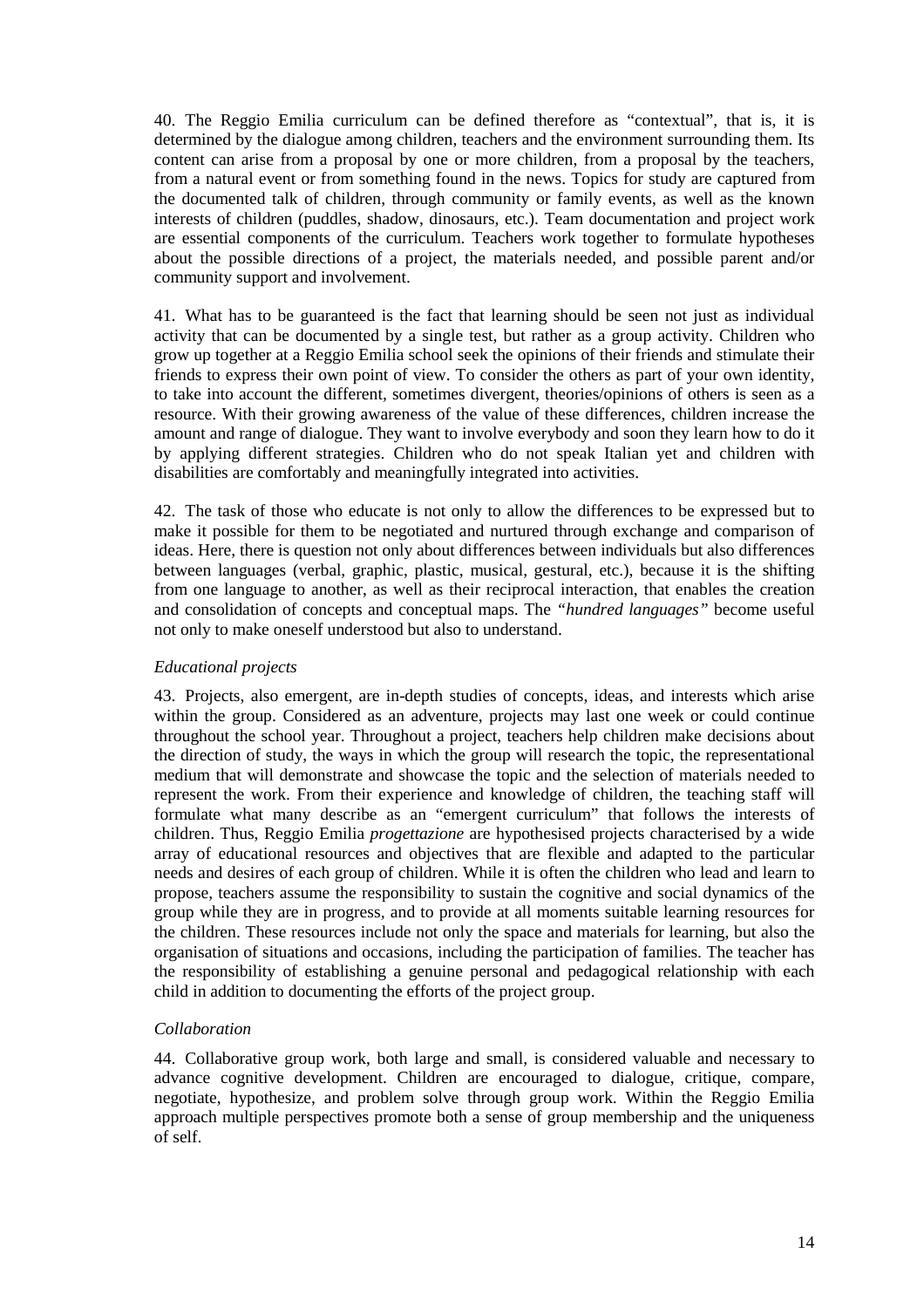#### *Teachers as Researchers*

45. The teacher's role within the Reggio Emilia approach is complex. Working as co-teachers, the role of the teacher is first and foremost to be that of a learner alongside the children. The teacher is a teacher-researcher, a resource and guide as she/he lends expertise to children (Edwards *et al.,* 1993). Within such a teacher-researcher role, educators carefully listen, observe, and document children's work and the growth of community in their classroom and are to provoke, co-construct, and stimulate thinking, and children's collaboration with peers. Teachers are committed to reflection about their own teaching and learning.

#### *Documentation*

46. Documentation refers to the recording the children's project experience and work in progress through words, drawings, photos, videos, etc. It is viewed as an important tool in the learning process for children, teachers, and parents. Pictures of children engaged in experiences are continuously taken and displayed – and their words are recorded as they discuss what they are doing, feeling and thinking. The children's interpretation of experience through visual media are displayed as a graphic presentation of the dynamics of learning. The process as well as the final product of each project is recorded, incorporating the ideas of the children, their memories and feelings, with the teachers' observations of the dynamics of children's explorations and social engagements.

47. Documentation serves three key functions. 1) To provide children with a concrete and visible memory of what they have said and done, using images and words to serve as a jumping off point to explore previous understandings and to co-construct revisited understandings of the topics investigated. Children become even more interested, curious, and confident as they contemplate the meaning of what they have achieved; 2) To give the educators an insight into the children's learning processes (forming the basis of *progettazione*) their understanding and misunderstandings of everyday institutions, objects and events. In this sense, documentation becomes a tool for research, and a spur to continuous improvement and renewal; 3) To provide parents and the public with detailed information about what happens in the schools as a means of eliciting their reactions and support. In turn, children learn that their parents feel at home in the school, at ease with the teachers.

*By means of documenting, the thinking—or the interpretation—of the documenter thus becomes material, that is, tangible and capable of being interpreted. The notes, the recordings, the slides and photographs represent fragments of a memory that seems thereby to become "objective." While each fragment is imbued with the subjectivity of the documenter, it is offered to the interpretive subjectivity of others in order to be known or reknown, created and recreated, also as a collective knowledge-building event. The result is knowledge that is bountiful and enriched by the contributions of many. In these fragments (images, words, signs, and drawings) there is the past, that which took place, but there is also the future (or rather what else can happen if…)… We are looking here at a new concept of didactics: participatory didactics, didactics as procedures and processes that can be communicated and shared. Visibility, legibility, and shareability become supporting nuclei because they are the basis of communicative effectiveness and didactic effectiveness. Didactics thus becomes more similar to the science of communication than to traditional pedagogical disciplines (Rinaldi, 2001)* 

#### *Environment*

48. Within the Reggio Emilia schools, great attention is given to the look and feel of the classroom. Environment is considered the "third teacher." Teachers carefully organize space for small and large group projects and small intimate spaces for one, two or three children. Documentation of work, plants, and collections that children have made from former outings are displayed both at the children's and adult eye level. Common space available to all children in the school includes dramatic play areas and work tables for children from different classrooms to come together. The relationships between art, science, language and knowledge are everywhere evident in the Reggio Emilia environment.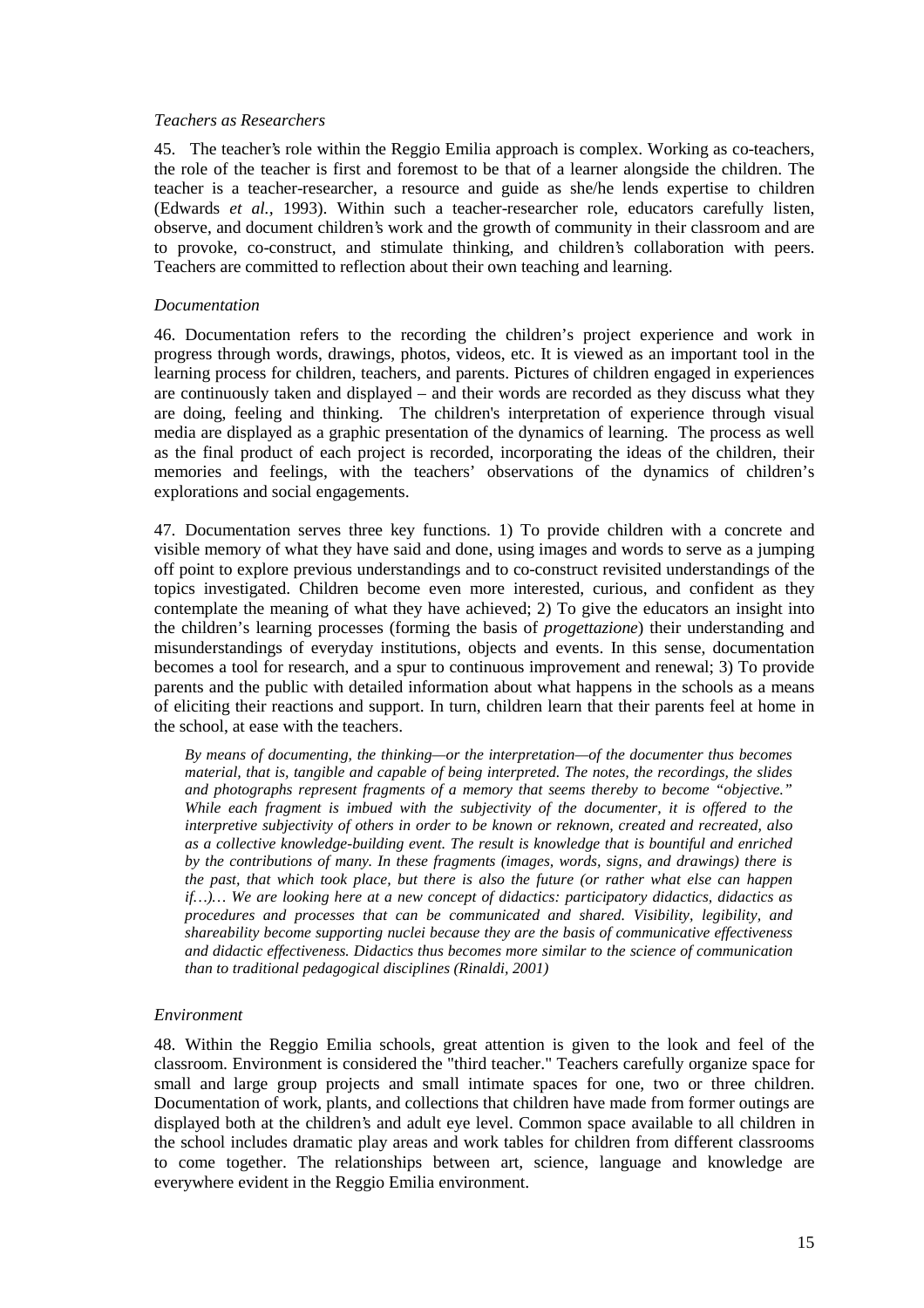#### **4.** *Te Whãriki* **– A woven mat for all to stand on**

*The title of the curriculum, Te Whãriki, is a central metaphor. Firstly, the early childhood curriculum is envisaged as a Whãriki, a woven mat 'for all to stand on'… Secondly, the metaphor describes a 'spider web' model of curriculum for children, in contrast to a step model (ed. Penn, 2000).* 

49. The following outline of *Te Whãriki* is based essentially on Professor Helen May's presentation at the Stockholm workshop, on the Carr/May chapter in Penn, ed. (2000), and on *Politics in the Playground* (May, 2001).

#### *The story of ECEC in New Zealand and the elaboration of Te Whãriki*

50. The story of early childhood education and care in late  $20<sup>th</sup>$  century New Zealand is surprisingly intense and far more central to the national political debate than in most other OECD countries. The 1980s/90s were a time of profound political change, a time when classical market approaches were energetically applied to social and educational services. Public sector involvement was radically pared back and provider contestability gained legitimacy. According to Anne Meade speaking in 1988 (May, 2001), "Early childhood education was, and is again, an arena where ideological conflict is being worked out" with the National Government and Treasury seeing it as a field for parents and private enterprise, while Labour considering the sector as a target both for reform and greater government investment.

51. At the same time, great progress was being made. Thanks to a long tradition in New Zealand of parents establishing alternative preschools with themselves as providers, the rift between education and care that had occurred in other countries had been avoided. In 1986, childcare, kindergartens and play centres (parents' co-operatives) were brought together under one government agency, the Department of Education (becoming the Ministry of Education in 1989), which henceforth would be responsible for chartering, regulation, funding, training and curriculum matters. The subsequent *Before Five* policy document of 1988, which had retained the main outlines of the *Meade Report* (1988), established a common formula for funding, administration and regulation across all ECEC services. At the same time, the principle of diverse services, recommended in the *Meade Report*, was upheld.

52. Supporting positive government initiatives was a well-led and dynamic early childhood constituency, which work extremely hard to make its voice heard. In 1990, the two most powerful early childhood unions amalgamated to form a powerful joint union, the Combined Early Childhood Union of Aotearoa. The early childhood leadership was also progressive in its thinking, and promoted values of diversity, equity and bi-culturalism for early childhood services. It emphasised proper training and remuneration for early childhood staff, and from 1989, there was a general consensus that the 3-year Diploma of Teaching should be the benchmark qualification for licensing purposes. In addition, early childhood professionals and providers had been able to mainstream most children with special needs, and there was general recognition within the early childhood community of the rightful place of the Maori community in Aotearoa-New Zealand.

53. Against this background, and in the context of a curriculum reform that foresaw seamless education continuity from birth to tertiary education "leading to a competitive and efficient workplace" (ed. Penn, 2000), the government sent out a tender in 1990 for an early childhood curriculum. Concerned that a school-type curriculum (based on the acquisition of pre-defined skills and knowledge items) or a developmental psychology framework (based on physical, intellectual, emotional and social development) might fill the vacuum, Helen May and Margaret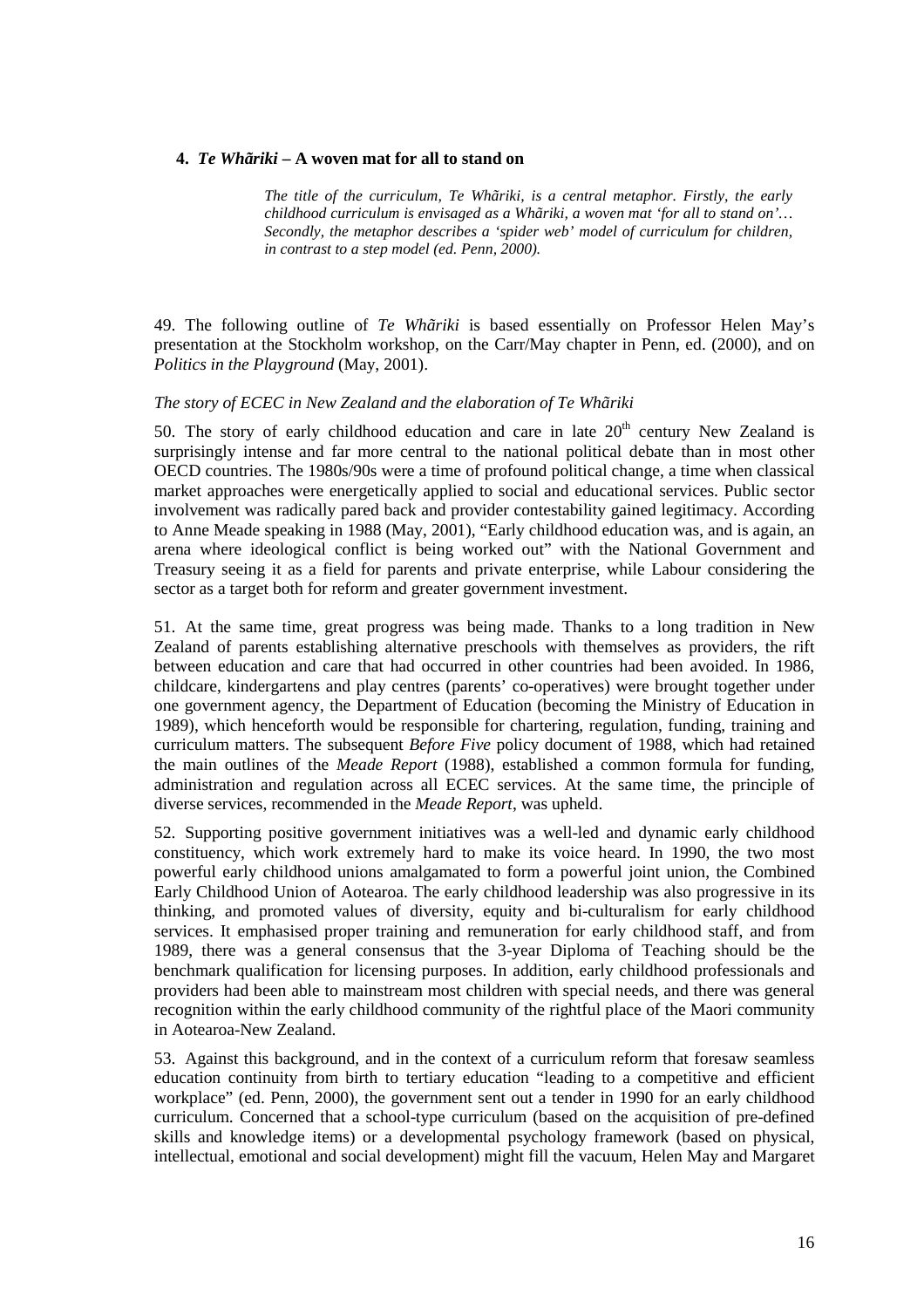Carr of the University of Waikato, with the Kohango Rea National Trust (for maori immersion early childhood programmes) submitted a highly original curriculum project.

54. When acceptance followed, they began their elaboration of the curriculum through broad consultation of all organisations and services. A curriculum development team with a broad representative base had already been established, in which parent groups and the main Maori early childhood organisation, the Kohango Rea National Trust, participated. These strands – family/parent/community links and Maori language and culture – would become main pillars of New Zealand's first national early childhood curriculum, *Te Whãriki* (1993, 1996).

55. The new curriculum was defined by the authors as a document for everybody involved in young children's development and learning: parents, caregivers, preschool teachers, managers, etc. Its title, *Te Whãriki*, means literally a 'woven mat', but should be understood primarily as a metaphor – a tapestry worked in common by many hands that is inclusive of multiple perspectives, cultures, and approaches. The elaboration of *Te Whãriki* reflects such an approach: in consultation with many stakeholders, the authors wove a broad framework of agreed principles and approaches rather than a traditional, content or activities curriculum. These principles, approaches and goals would be common to all early childhood services in New Zealand, but it was understood that these elements might be put into practice differently in different services.

#### *Features of Te Whãriki*

-

56. Rather than employing a one-world view of human development emptied of context, or articulating a curriculum with the subject-based learning areas and essential skills of the school, *Te Whãriki* chooses a socio-cultural approach to curriculum based on a desire to nurture learning dispositions, promote bi-culturalism and to reflect the realities of the young children in the services. It makes a strong political statement about young children: their uniqueness as learners, their ethnicity and their rights in New Zealand society. The whole is underpinned by a complex learning theory based on up-to-date research on young children's psychology and learning.<sup>2</sup> Where bi-culturalism is concerned, the Maori principle of "empowering children to learn and grow" was taken as the founding principle of the curriculum. The five major aims for children – Mana Atua/Well-being, Mana Whenua/Belonging, Mana Tangata/Contribution, Mana Reo/Communication and Mana Aoturoa/Exploration - were developed as equivalent domains of empowerment for children in both cultures.<sup>3</sup>

57. The four guiding principles of *Te Whãriki* are that the curriculum should reflect the holistic development of children; that the empowerment of the child should be a key factor; that family and community links should be strengthened; and that children learn through responsive and reciprocal relationships. The broad aims (or strands as they were later called) for children – which would help them to become competent learners in society - are: wellbeing, belonging, contribution, communication and exploration. Three to four broad goals are then proposed for each strand. Schematically, the curriculum may be summarised as follows:

<sup>2.</sup> According to May (2001), psychology and learning theory in *Te Whãriki* are influenced especially by Piaget, Erikson, Brofenbrenner, Vygotsky and Bruner.

<sup>3.</sup> The words are not exact translations but mutually negotiated equivalent concepts that respect the history and cultural worldview of each group.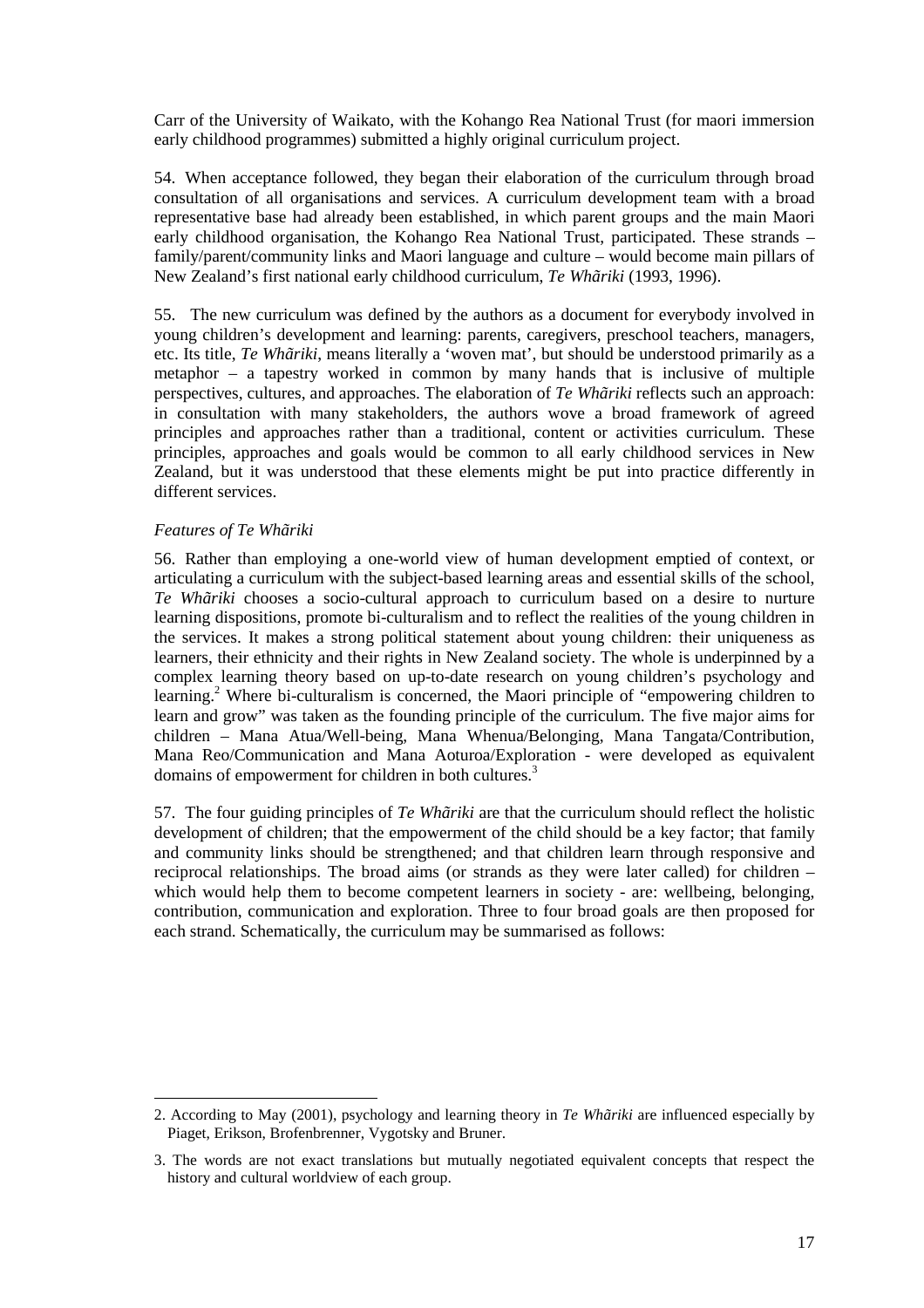# *Guiding principles*

| Whakamana<br>The curriculum<br>will<br>empower<br>child<br>the<br>$\overline{t}$<br>learn and grow | Kotahitanga<br>curriculum<br>The<br>will reflect the<br>holistic<br>way<br>children<br>learn<br>and grow | Whanau Tangata<br>The wider world of<br>family,<br>Whanau<br>and community is<br>an integral part of<br>the curriculum | Nga Hononga<br>Young<br>children<br>learn<br>through responsive and<br>reciprocal relationships<br>with people, places and<br>things |
|----------------------------------------------------------------------------------------------------|----------------------------------------------------------------------------------------------------------|------------------------------------------------------------------------------------------------------------------------|--------------------------------------------------------------------------------------------------------------------------------------|
|----------------------------------------------------------------------------------------------------|----------------------------------------------------------------------------------------------------------|------------------------------------------------------------------------------------------------------------------------|--------------------------------------------------------------------------------------------------------------------------------------|

# *Five aims (strands) for children*

| Mana Atua    | Well-being    |
|--------------|---------------|
| Mana Whenua  | Belonging     |
| Mana Tangata | Contribution  |
| Mana Reo     | Communication |
| Mana Aoturoa | Exploration   |
|              |               |

# *The five strands defined*

| 1. Well-being<br>The<br>health<br>and<br>well-<br>being of the<br>child<br>1S<br>protected and<br>nurtured | 2. Belonging<br>Children and<br>families feel<br>belong<br>they<br>here | 3. Contribution<br>Opportunities<br>for learning are<br>equitable<br>and<br>child's<br>each<br>contribution<br>$\overline{\phantom{a}}$ is<br>valued | 4. Communication<br>The<br>languages<br>and symbols of<br>children's<br>cultures<br>are<br>promoted<br>and<br>protected | 5. Exploration<br>The child learns<br>through active<br>exploration of<br>the environment |
|------------------------------------------------------------------------------------------------------------|-------------------------------------------------------------------------|------------------------------------------------------------------------------------------------------------------------------------------------------|-------------------------------------------------------------------------------------------------------------------------|-------------------------------------------------------------------------------------------|
|------------------------------------------------------------------------------------------------------------|-------------------------------------------------------------------------|------------------------------------------------------------------------------------------------------------------------------------------------------|-------------------------------------------------------------------------------------------------------------------------|-------------------------------------------------------------------------------------------|

# **Development, cultural and learning goals for each strand**

ŗ

| The health of<br>children is<br>promoted<br>Their emotional<br>well-being is<br>nurtured | Connecting links<br>with the family $\&$<br>the wider world<br>are affirmed and<br>extended | There are equitable<br>opportunities for<br>learning irrespective<br>of gender, disability,<br>age, ethnicity or<br>background | They develop<br>non-verbal<br>communication<br>skills for a<br>range of purposes | Play is valued<br>as meaningful<br>learning, and<br>spontaneous<br>play is important                         |
|------------------------------------------------------------------------------------------|---------------------------------------------------------------------------------------------|--------------------------------------------------------------------------------------------------------------------------------|----------------------------------------------------------------------------------|--------------------------------------------------------------------------------------------------------------|
| They're<br>protected and<br>safe from harm<br>here                                       | They know that<br>they have a place<br>here                                                 | They are affirmed<br>as individuals                                                                                            | They develop verbal<br>communication skills<br>for a range of<br>purposes        | Confidence in<br>the control of<br>one's body is<br>developed                                                |
|                                                                                          | They feel<br>comfortable with<br>the routines, rituals<br>and regular events                | Opportunities to<br>learn with and<br>alongside others<br>are encouraged                                                       | They experience<br>the cultures' stories<br>and symbols                          | They learn<br>strategies for<br>active<br>exploration                                                        |
|                                                                                          | They know the<br>limits and<br>boundaries of<br>acceptable<br>behaviour                     |                                                                                                                                | They discover<br>different ways to<br>be creative and<br>expressive              | They develop<br>working theories<br>for making<br>sense of their<br>living physical<br>and material<br>world |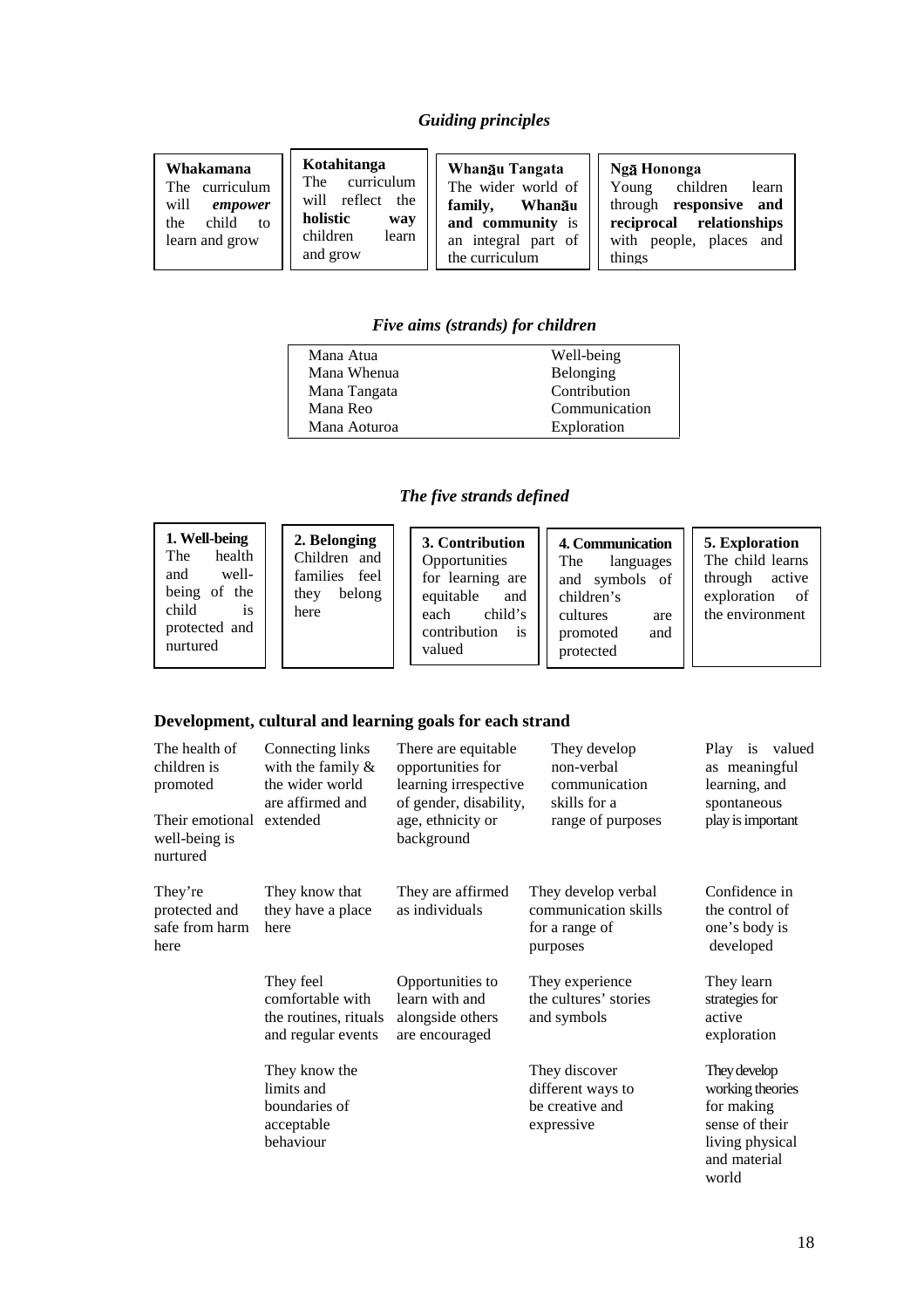58. The goals for each strand are further developed in *Te Whãriki*. Suggested and/or possible learning outcomes are suggested: for each goal. The goals, outcomes, attitudes and learning dispositions are generally quite broad, but there are examples also of quite specific goals, like "developing working theories about Planet Earth and beyond." The word "play" is not a frequently used word in *Te Whãriki*, although as seen above, spontaneous play and play valued as "meaningful learning" figure among the goals for learning and development.

59. Although the curriculum makes broad distinctions, in terms of needs and capacities, between infants (0-18 months), toddlers (18-36 months) and young children (2.5-5 years), *Te Whãriki* assumes that many programmes will be for mixed aged groups. In keeping with the spider-web image of the woven mat, child development is seen not in terms of maturational steps but rather as a spiral which takes into account developmental delays and spurts, diversity as well as universal stages. Te Whariki goals are achieved through a series of ever more complex visitations to familiar material rather than through children graduating from one grade to another.

# *Adult responsibilities in the delivery of Te Whãriki*

60. Adult responsibilities in delivering *Te Whãriki* - whether in management, organization or practice - were spelled out in some detail in the 1992 draft of the curriculum, which the Ministry of Education widely trialled and evaluated. In the final version, this contextual elaboration was considerably reduced. The Ministry favoured "a more universalist approach" (ed. Penn, 2000), and retained guidelines on:

- The arrangements of the physical environment and equipment;
- The scheduling of activities and events;
- The organisational philosophies, policies, and procedures;
- The inclusion and support of parents and the connections with the community;
- The ages of the children, group size, and groupings (Ministry of Education, 1996).

61. In a later government document *Quality in Action* (Ministry of Education, 1998, p. 6), the Ministry stated that desirable objectives and practices in early childhood education in relation to curriculum are founded on two guiding principles:

- To work in partnership with parents/whãnau to promote and extend the learning and development of each child who attends or receives the service;
- To develop and implement a curriculum that assists all children to be:
	- competent and confident learners and communicators;
	- healthy in mind, body, and spirit;
	- secure in their sense of belonging;
	- secure in the knowledge that they make a valued contribution to society.

It is hoped that these principles will be realised in ways that reflect the Treaty partnership of Maori and Pakeha (Europeans), and the Government's announced commitment to Mãori education. *Te Whãriki* promotes an approach, in which children can meet similar values both at home and in preschool, while at the same time welcoming the bicultural aspects of New Zealand society.

# *Challenges*

62. Although *Te Whãriki* met with wide approval from New Zealand early childhood organisations and the government, both with regard to objectives and the pedagogical approach, some challenging areas still remain. These challenges are discussed by the *Te Whãriki* authors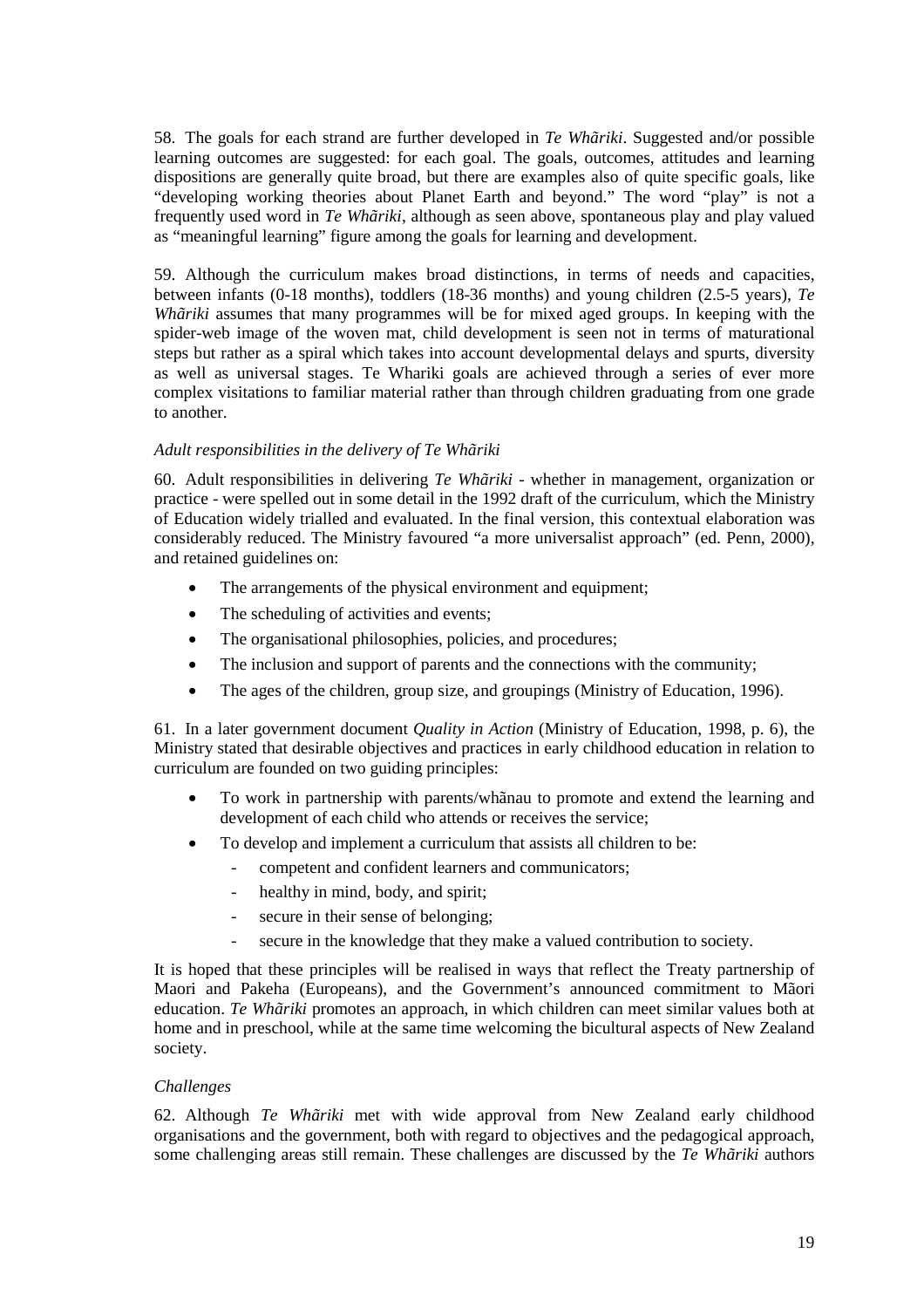in Carr and May (Penn 2000) and May (2001). At least two of these challenges are found also in many other countries:

- The first challenge concerns *resources for early childhood*. It is generally recognised that the successful delivery of any curriculum depends on certain structural features such as funding, regulations, accountability and adequate training. For example, without properly trained staff, a curriculum will not be delivered properly, especially one so original and new as *Te Whãriki*. According to the authors, funding, regulatory and accountability measures are weak in the early childhood sector in New Zealand, which prevents adequate training and the recruitment of highly trained staff across the services.<sup>4</sup>
- A second challenge is *assessment*. Because of its emphasis on holistic goals rather than on "hard" knowledge-based areas and the acquisition of selected skills, the assessment of *Te Whãriki* is difficult (Carr, 2001), and its alignment with primary school curricula and expectations problematic. New frameworks for evaluation and assessment, appropriate to the principles and strands of *Te Whãriki* need to be worked out.5 Equally, some reform of the contents and methods of early primary education may be necessary – as for example, in the Nordic countries – so as to ensure a smooth transition for young children, especially in systems that begin primary schooling at the age of 5 years. This would also relieve the "rushed child" syndrome and pressures on teachers to assess children in narrow terms, sometimes with streaming or remediation attached to the result. The authors comment:

*Given a curriculum model that sees learning as the development of more complex and useful understanding, knowledge and skill attached to cultural and purposeful contexts, rather than a staircase of individually acquired skills, the assessment and evaluation of children and programmes becomes a complex matter.* (Carr & May in Penn, 2000)

<sup>&</sup>lt;u>.</u> 4. In sum, resources to support the new curriculum are often lacking. This is a recurring challenge in educational financing. Funding per child in the early childhood sector is generally a third or less than the funding provided for students at the tertiary level, although young children in the age group need many more hours of attention daily, and require more favourable staff-child ratios than older groups.

<sup>5.</sup> Recent research in New Zealand (Carr, May and Podmore, 2000, pp. 7-8) – inspired by narratives and social cultural theories (see e.g. Bruner, 1996, 1990; Witherell & Noddings, 1991) – seems to favour "teaching stories" as an approach to evaluation of what goes on in early childhood education centres." Carr describes 'teaching story' assessment in terms of the four Ds: describing, documenting, discussing and deciding.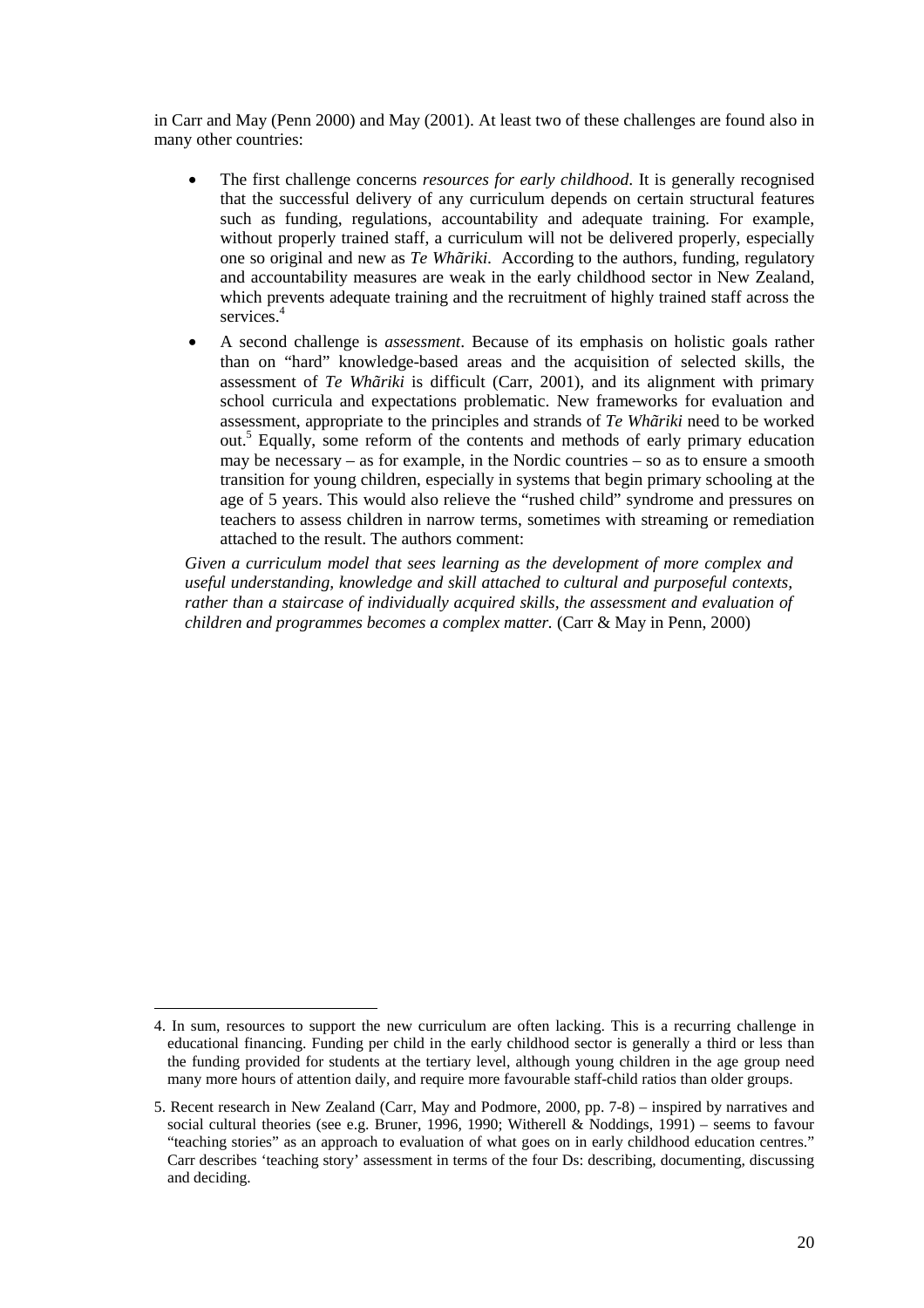#### **5. The Swedish curriculum – Goals for a modern pre-school system**

#### *History and auspices*

63. This overview of the Swedish curriculum for the Pre-school (Swedish Ministry of Education and Science, 1998a) is provided by Professor Ingrid Pramling of Gothenburg University, Sweden.

64. Public pre-school in Sweden has had a long tradition of regulation and professionalisation. As early as the 1960s, the government had established committees to examine content and working methods in the pre-school class for 6 year olds. Professionals working in day-care and the pre-school class were expected to have similar training and work on similar content for children of all ages. The educational function of both daycare and the pre-school were recognised, as well as the key notions of interaction, communication and dialogue.

65. In 1996, the Ministry of Education and Science took over responsibility for daycare from the Ministry of Social and Family Affairs. Day-care and the pre-school class, now known as "pre-school", have become the foundation stage of the school system and of lifelong learning. School law is now under review in order to place both pre-school and school under the same legal conditions and status. Pre-school integrating early education and care is considered to be the first step in the child's life long learning, a perspective which is obvious in the first national curriculum for 1 to 5 year old children – (Swedish Ministry of Education and Science, 1998a).

66. An interesting development is that as the perspective of learning and knowledge formation has been refined by the Ministry, and as the values and content of the national curriculum have become more clearly formulated, pre-school – during the same period - has gradually become decentralised and deregulated. Decentralisation and deregulation are strong in all fields in Swedish society, and not least in the school system. Decisions are meant to be taken at municipal level, and within the municipal system, at the level of pre-school centres, and in classrooms, by children and their teachers. The curriculum is based on a division of responsibility where the state determines the overall goals and guidelines for the pre-school and where the municipalities – and staff working in the centres – take responsibility for implementation.

67. Though clearly formulating learning goals, the Swedish curriculum is more a regulation than a detailed curricular guideline as found in other countries. How municipalities and centres achieve the goals of the national curriculum is their responsibility, but the content and range of these goals are now clearly set out. Pre-school centres are encouraged to work on all the different aspects of child development and learning, as well as focusing on values and norms. Earlier it was possible for the staff to retain the idea that mathematics or writing was something children should learn later in school, or to say that that children's social competence is the most important issue to work on with young children. This is no longer possible. The focus is now equally on children's learning, as well as on emotional and social development. Pedagogues have to work on *all* aspects of the child's development, including the stimulation of the child's interest in written language and mathematics, but "in meaningful contexts and situations" (Swedish Ministry of Education and Science, 1998a).

#### *A theory of learning*

68. A fundamental notion in the new approach of the Swedish pre-school is that the child's learning is grounded in play and meaning making. Knowledge is not to be found in the child or in the world (including adults) but in the relationship between them (Marton and Booth, 1997). For this reason, according to the Swedish curriculum, the child's search for knowledge should be developed through "play, social interaction, exploration and creativity, as well as through observation, discussion and reflection" (Swedish Ministry of Education and Science, 1998a). The child's learning is dependent on interaction with people, objects and situations in the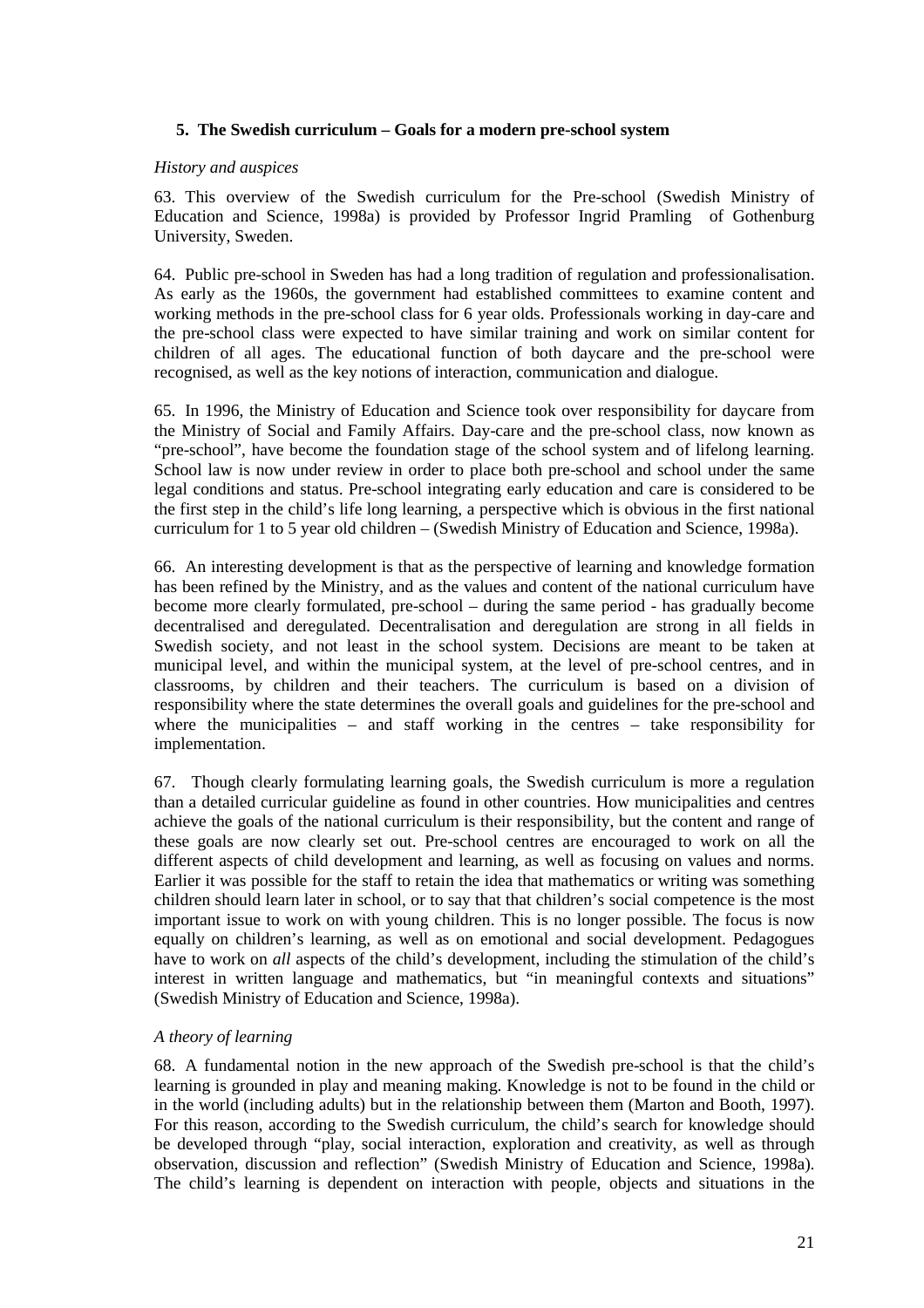surrounding world. Language, learning and identity are closely intertwined. In children's communication and play, meaning is created – a perspective outlined in recent views of learning, teaching and schooling.

69. Since the very core of learning is the creation of meaning, and no one other than the child herself can create this understanding, learning on all levels has to be individually formulated (Carlgren, 1994). The way the child forms his or her knowledge is dependent on the child as a whole in a context, that is, the child's psychological, social and biological aspects are integrated in the way she experiences something (Pramling, 1994). Learning and knowledge formation lead to understanding, seeing, conceptualizing specific aspects of the world around us. Different kinds of knowledge, - facts, skills, social knowledge and tacit understandings - are all aspects that are integrated in knowledge formation. The Swedish curriculum adds: "Learning should be based not only on interaction between adults and children, but also on what children learn from each other" (Swedish Ministry of Education and Science, 1998a).

70. Does the new focus on learning mean that the Swedish pre-school is moving away from the play-based, kindergarten tradition? Is there a risk that staff will begin to act as if pre-school were a formal traditional school in which children were taught content whether or not they desired it? Some examples of such an approach were found in the evaluation made by the National Agency for Education (Skolverket, 2001), but they are relatively rare. Both parents and the authorities trust that the pre-school teachers – who are highly educated by international standards - have the willingness and capacity to achieve the vision of the new curriculum without losing the heart of the pre-school tradition. However, some doubts exist at the moment as current evaluations shows varying quality in the Swedish pre-schools (Sheridan, 2001), and also a slight decrease in pre-school teacher recruitment. Without highly educated teachers, problems may arise in making sense of the 16 page curriculum and in applying its objectives in praxis.

71. To make the curriculum come alive for all children in all pre-school, ongoing teacher training will be necessary, in particular, to learn about the child's perspective, and about how the child makes sense of the surrounding world (Doverborg & Pramling, 1999; Pramling Samuelsson & Lindahl, 1998). Teachers will need also to study the project for Swedish society formulated in the curriculum and other official texts. This implies creating their own understanding and being able to translate the goals of the curriculum into meaningful activities for each individual child in his or her group. Finally, teachers have to learn about themselves, that is, to become aware of their own taken for granted understanding, values and beliefs, and how these are influencing their everyday contact with the children (Mårdsjö, manuscript).

#### *Goals proposed by the Swedish Curriculum*

72. The Swedish curriculum outlines five groups of goals that each centre should aim to achieve: 1) Norms and values, 2) Development and learning, 3) Influence of the child 4) Preschool and home, and 5) Co-operation between the pre-school class, the school and the leisuretime centre. These goals are defined in more detail in the curriculum (For a thorough description of the goals, see Swedish Ministry of Education and Science, 1998a, pp. 11-15). In relation to every block of goals there are also directives for the pre-school staff about what their specific responsibilities are. To strive towards a goal means to find out in what way is possible for the child to develop, or how she or he has developed during his or her time in pre-school. In order to make sure that each child can reach these goals, pre-schools must have an "individual developmental plan" for each child (Månsson & Vallberg-Roth, 2003).

#### *Norms and values*

73. According to the Swedish curriculum (Swedish Ministry of Education and Science, 1998a), an important task of the pre-school is to develop values.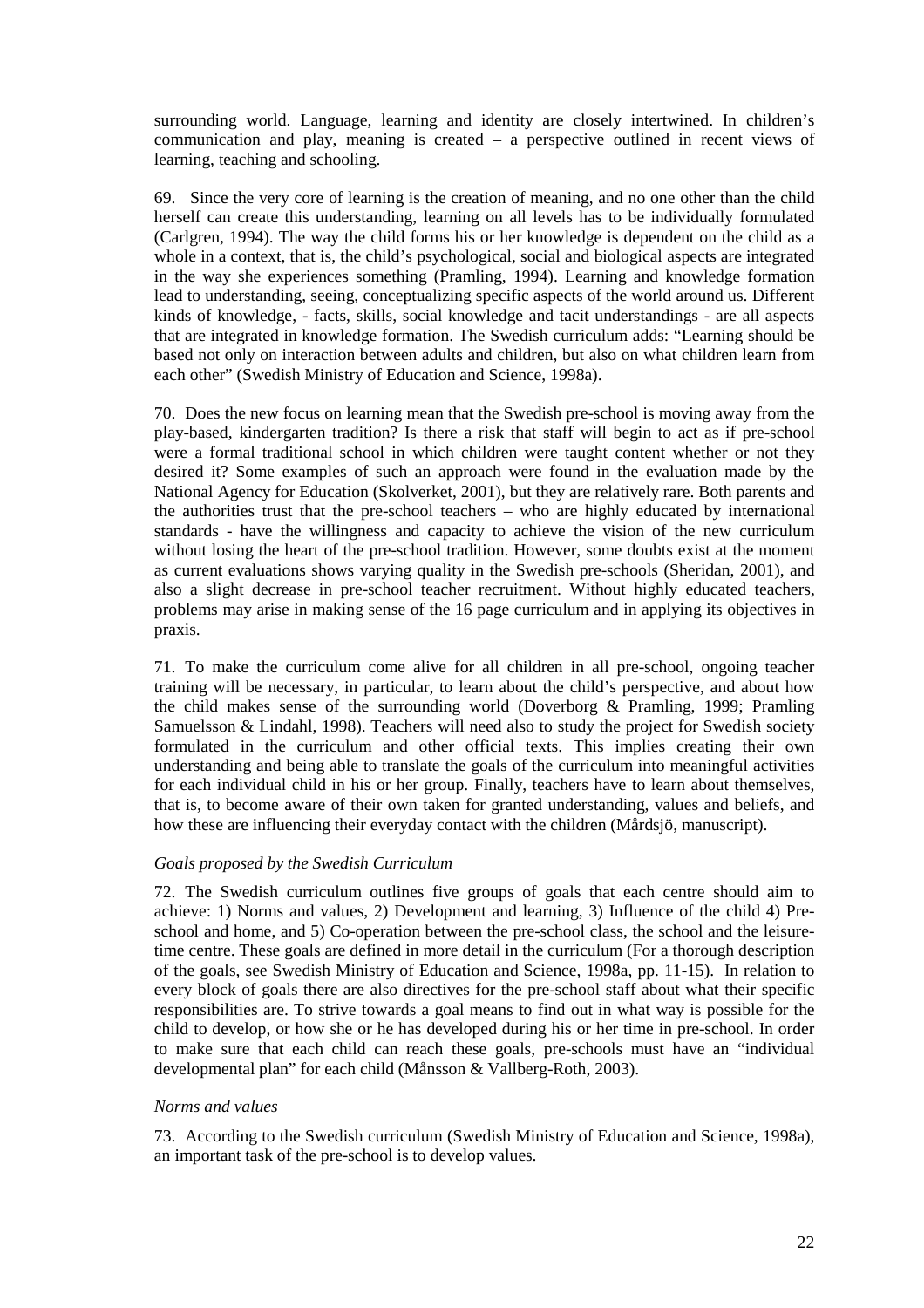*An important task of the pre-school is to establish and help children acquire the values on which our society is based. The inviolability of human life, individual freedom and integrity, the equal value of all people, equality between the genders as well as solidarity with the weak and vulnerable are all values that the school shall actively promote in its work with children (Swedish Ministry of Education and Science, 1998a).* 

74. Values are conceived as being both societal and personal. The pre-school shall actively and consciously influence and stimulate children to develop an understanding of common democratic values in Swedish society, so that they can share and live these in the future, e.g. the ability to discover, reflect on and work out personal positions on different ethical dilemmas and fundamental questions of life in daily reality, and learn to respect all forms of life as well as care for the surrounding environment. Democracy and related notions should be both a content and a method in the pre-school. In this sense, democracy becomes both an object of learning as well as informing the act of learning. This implies that children have to think about democracy as well as to experience democracy in the pre-school centre.

75. At a more personal level, care of and respect for other people, justice and equality should inform all activities in the pre-school. Children should be encouraged to develop sensitivity and ethical values in their everyday experiences. These goals have to be adapted, however, to every single child since children in pre-school have different capabilities and possibilities, not least, children with special needs since they too are included by right in the Swedish pre-school. Likewise, the adults should model for children a way of relating to the children and the surrounding world that will positively influence children's understanding and respect for democratic values in a society.

# *Development and learning*

76. "The Swedish pre-school should be characterised by a pedagogical approach where care, nurturing and learning together form a coherent whole."(Swedish Ministry of Education and Science, 1998a). Care and education form a unity in the Swedish pre-school, as education is built on caring interaction with other children and adults. The activities proposed or chosen stimulate play, creativity and joyful learning, and use the interest of children in learning and mastering new experiences, knowledge and skills. Pre-schools seek to ensure that children:

- Develop their identity and feel secure in this,
- Develop their ability to listen, narrate, reflect and express their own views,
- Develop their vocabulary and concepts, the ability to play with words, an interest in the written language and an understanding of symbols as well as their communicative functions.

77. Related to the formulation of learning goals are "every-day-life-skills". These correspond to qualities such as cooperative skills, responsibility, initiative, flexibility, reflectivity, active attitudes, communicative skills, problem solving skills, critical stance, creativity, as well as an ability to learn to learn. Such qualities are seen as general and part of all school subjects. There are also more specific learning goals focusing on children making sense of the world around them, aspects relating to culture, natural science, reading, writing and mathematics.

#### *Influence of the child*

78. In order to develop a base for an understanding of democracy, children must be deeply involved in their own social world. Children's social development presupposes that they, according to age and capabilities, are given growing responsibility for their own actions and for the environment in pre-school. The needs and interests which the children themselves express in different ways provide the foundation for shaping the environment and planning pedagogical activities. For this reason, pre-school should ensure that children: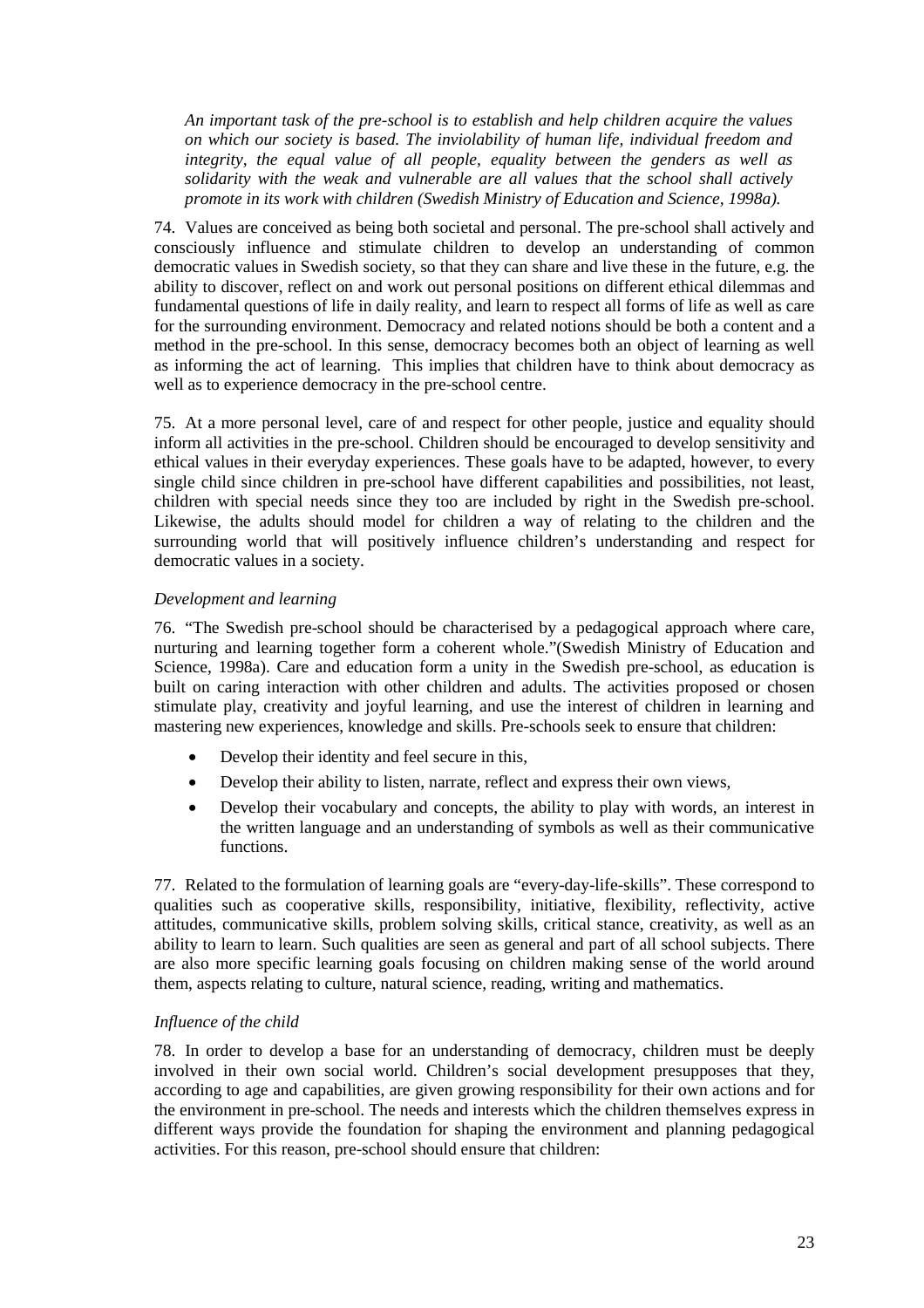- Develop the ability to express their own thoughts and views and thus have the opportunity of influencing their own situation,
- Develop the ability to understand and act in accordance with democratic principles by participating in different kinds of cooperation and decision-making.

# *Other features of pedagogy contained in Lpfö*

79. After the curriculum has set out the different requirements in each of the five groups of goals, it provides some guidelines for staff as to how they should act in response to the goals. Little is said, however, about the methods or the ways of working with children to make these goals come true. This is part of the decentralization process, and a clear step away from the earlier guidelines in pre-school (Socialstyrelsen, 1987). Educators are trusted to have the appropriate methods gained from their initial and on-going professional education. It is also taken for granted that there are many ways to work towards the goals. At the crossroads between the child's desires and the intended goals of the curriculum, the teacher is expected to know how to create favourable conditions for children's learning. Teachers become curriculum makers, and children are part of that construction (Alvestad, 2001).

80. Among the main assumptions found in the curriculum about children's learning are:

- First, the child experiences every single situation, question, task etc. in her own specific, individual way.
- Second, the child always has an intention, especially in play, when she chooses and sets the goals herself. The challenge for the teacher is to create learning situations in which children have their own intentions, for if they do not, they will become overly dependent on their teachers and on ready-made knowledge. In the Swedish curriculum for pre-school, teaching does not mean providing pieces of knowledge to children, but supporting them to engage in conscious, independent action toward a goal. All activities during the day are intended to develop children's skills and understanding, but not through the kind of structured lesson plans that used to characterise the school.
- Thirdly, the child changes his or her perspective that is, create new meaning and understanding of something - in communication with people and the world. Education is built on communication, and especially on dialogue between the child and the adult, through which children can act, think and reflect.
- Fourthly, diversity is an opportunity. Exposure to diversity helps children realize that there are other ways of thinking or doing things that can be more humane or intelligent. In contexts that welcome diversity, there is a chance that each individual's own understanding will be taken into consideration. In addition, through diversity, variation becomes visible and expected, and becomes an opportunity to stimulate children's thinking.
- Finally, pre-school is considered as one phase in the child's life long journey of learning, as developing skills and creating understandings of different aspects of the surrounding world is a lifelong process (SOU, 1996:27).

#### *Research on the curriculum*

81. Little evaluation or research has taken place as yet on the implementation of the new curriculum. Peter Haug (2003) has analyzed projects financed by the National Board of Education, theses and community documents from 1998 up to the present day. He claims that to date, there has been little reflection on how the curriculum goals have influenced either pedagogical praxis or the outcomes of children's learning. In parallel, Broström's (2003) has criticised the Swedish Curriculum for being too lose and vague, and suggests to teachers that they can decide by themselves what content to work on. Again, a recent survey of Swedish teachers suggests that the influence of pre-curriculum thinking is still strong. When asked about what they want children to have in their backpacks when they leave pre-school, many teachers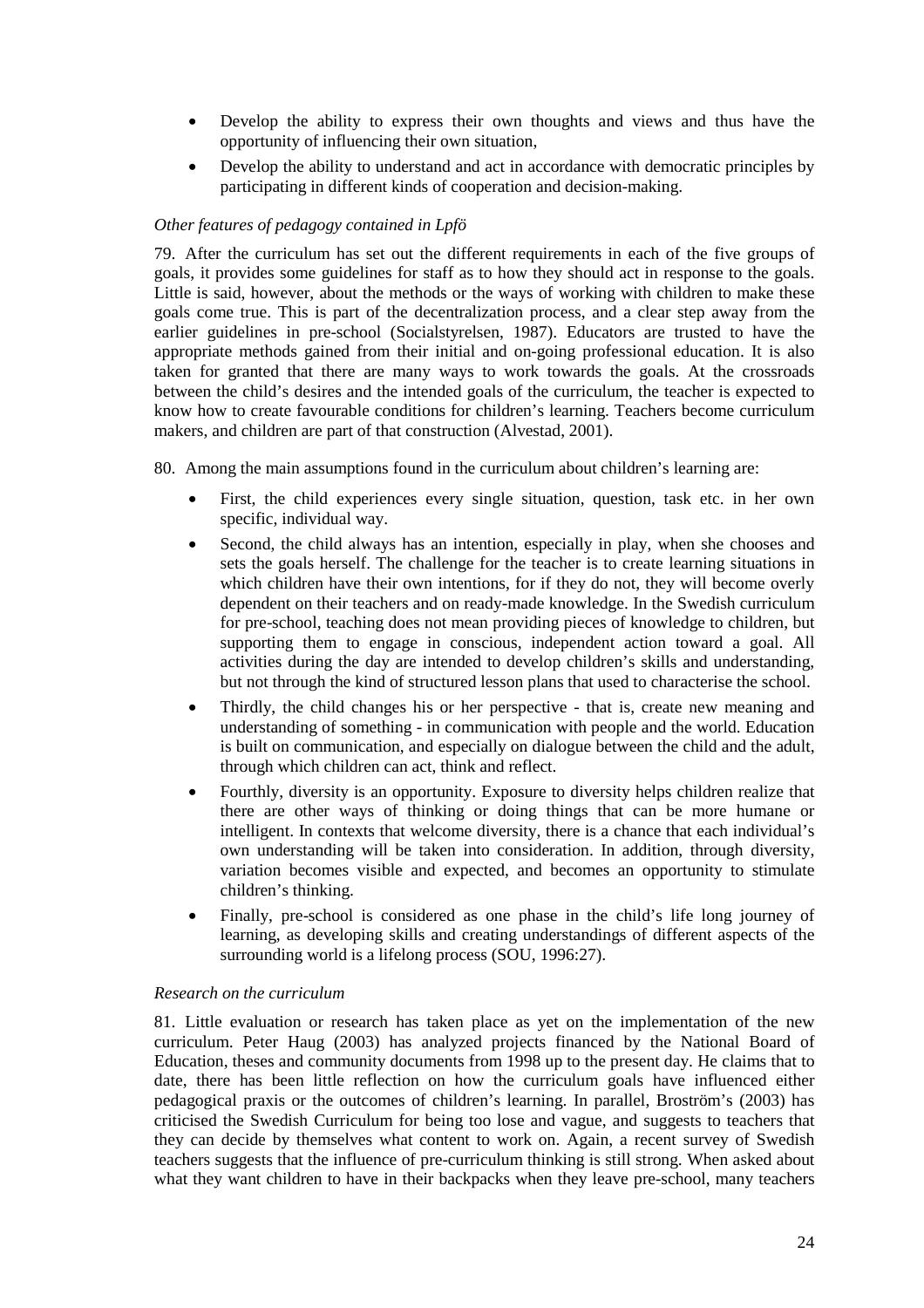answered that children need to feel secure and socially confident when they leave pre-school, but failed to mention other major goals emphasised in the new curriculum? The question why teachers fall back into a psychological perspective of the child, despite their awareness of preschool as the first step in the school system is debated by Pramling Samuelsson  $\&$  Sheridan (2004). Yet, it is also true that teachers are learning to talk about pre-school in the ways stated in the curriculum, even if they easily fall back to a more traditional way of talking about young children and their education.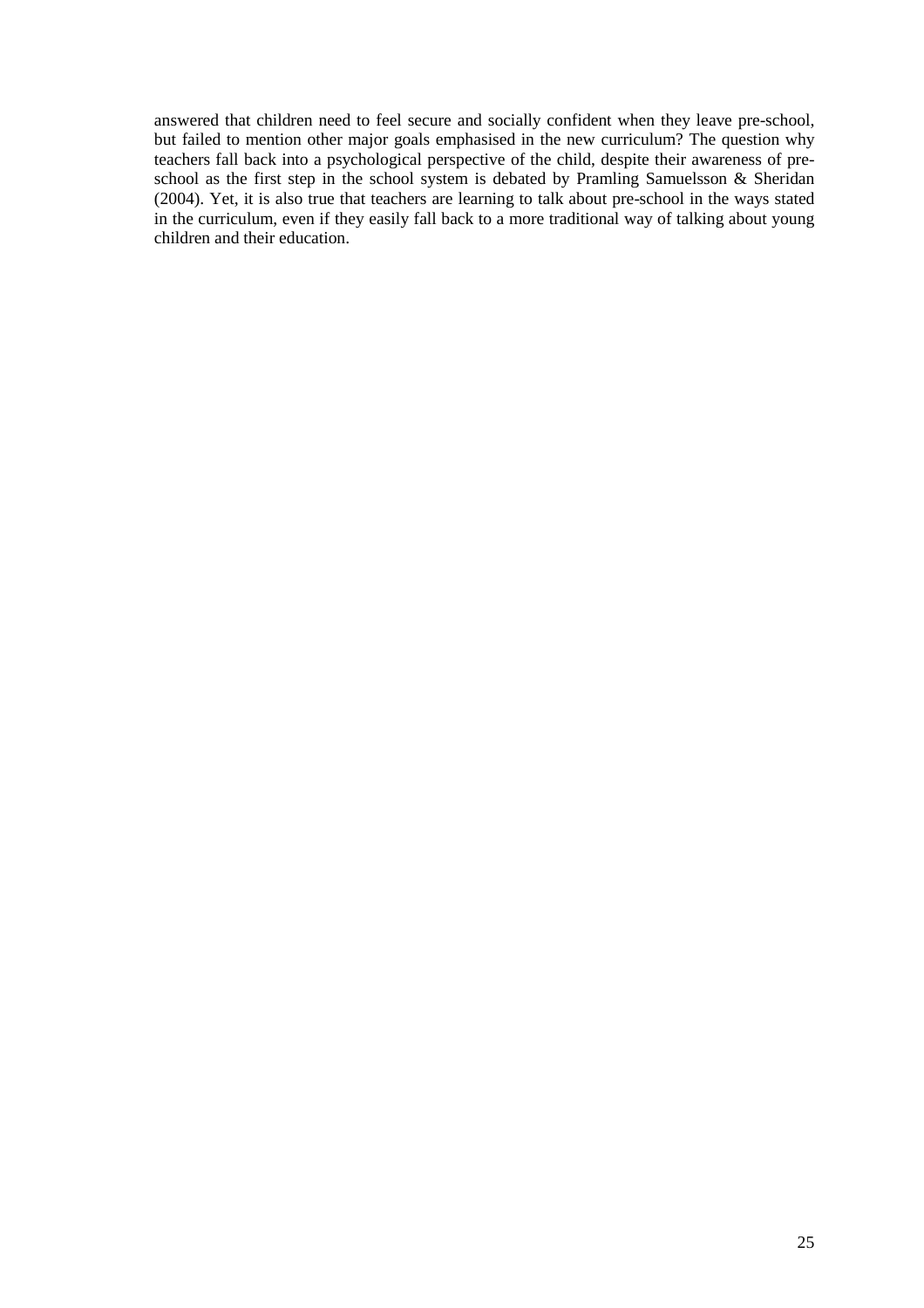# **CHAPTER 2**

## **KEY ISSUES IN CURRICULUM DEVELOPMENT FOR YOUNG CHILDREN**

82. The draft of this chapter was prepared by Professor Ingrid Pramling, in association with Ph.D. Sonja Sheridan and Ph.D. Pia Williams from Göteborg University. It treats of five important issues in developing curricula and a high quality, preschool pedagogy, viz. the individual child and societal goals; what do children in the next generation need to learn; what types of thinking and learning work best for young children; staff competence and quality issues.

#### *A direction for children's learning based on values and norms*

83. Over the past decade, a global trend towards formulating frameworks/curricula based on societal goals has emerged, yet embracing a philosophy that focuses on the individual child as a subject. This focus on the child is in accordance with human rights principles that privilege the uniqueness of each person and with socio-cultural theories that see children as attached to specific contexts and cultures. On the other hand a national curriculum must have something common as a goal for all children. Thus, countries tend to formulate overall curriculum goals that provide a direction for children's learning, based on agreed values and norms.

84. Respecting the individual child as a subject while affirming the existence of general common goals creates tensions. Teachers are aware that many of the better curricula are based on the principle that children should decide and develop freely their projects with their teachers. In many instances, this has led them to believe that content cannot be predicted or formulated in advance in a curriculum text.

85. However, curricula exist to provide a structure and educational direction to teachers in their work of supporting the development of capacities and skills, while respecting the child's natural interests and choices (Sylva *et al*. 1999). The dilemma of the child's interests and teaching goals is resolved in the Swedish curriculum as follows. Key values, skills and understandings are formulated by the state for all children from the early years right through the school system. An example in the Swedish context is the importance of living together *democratically*. For each of these areas, a few general goals are decided at national level, after intensive discussion with the main stakeholders. These goals are then lived out in practice and worked upon in the collective arena – using *as a content* children's individual and age-specific ways of thinking and expressing themselves (Pramling Samuelsson & Asplund Carlsson, 2003). The goals are interpreted and adopted to each child in accordance with his or her experiences. In this way, both the interests of the individual child and societal goals are achieved.

#### *The largest freedom possible within the overall goals*

86. Developing a curriculum for young children means therefore to position oneself at the crossroads between societal goals and the choices of each child. This raises the question of what freedom there is at the centre level, the teacher level and the child level. Our commitment is that *all curricula should give centres, teachers and children the largest possible freedom*, but still retain the direction of overall common goals. A crucial competence for teachers is the ability to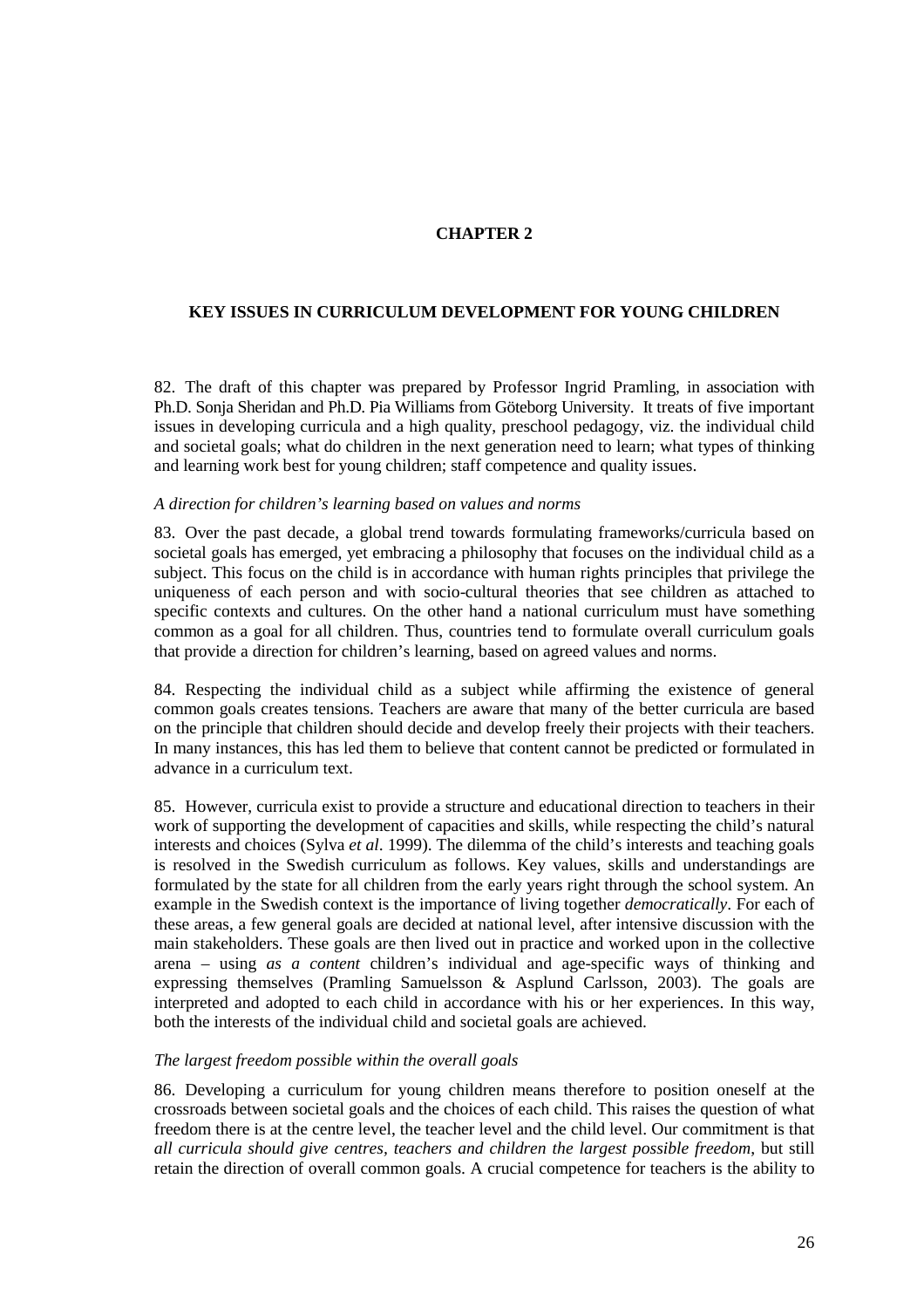simultaneously meet each child and his or her experiences, while directing the child towards the objectives of learning. The quality of ECEC, as we know, depends on the staff's skills, attitudes and willingness to carefully guide and challenge the child's experience and meaning-making. But children must be given the largest possible freedom to grow and learn.

# *Children benefit most from a combination of associative and logico-analytic thinking*

87. A point of controversy in ECEC curriculum making has been the opposition proposed between associative (narrative) thinking and logical analytical thinking. Although both aspects constantly exist in the everyday life with children, one or other will often become more visible in different programs. In High/Scope, for example, logical analytical thinking is central, while free associative thinking is more in evidence in Te Whariki and Reggio Emilia. The Swedish curriculum, following Bruner (1996), takes the position that children benefit most from curricula and activities that stimulate both narrative and logico-analytic ways of thinking. In order to become skilful learners in creative subjects and natural sciences, the child needs both ways of thinking (Pramling Samuelsson & Sheridan, 2004). Teachers and pedagogues should encourage both types of thinking in the different topics and tasks that children undertake.

# *The same learning goals at all levels of education but at different levels of complexity*

88. Should young children be given specific content to learn? In general, the answer is no! Children should learn the same in preschool as later in compulsory school, that is, values and norms, skills and an understanding, according to age, concerning different aspects of the world around them. This does not mean that the three year olds should start with the alphabet, but rather, s/he should slowly be guided into the meaning of symbolic communication (Gustafsson & Mellgren, 2000). It does not mean that the four year olds have to start counting, but to begin to experience numbers and to see the world around them in relational, mathematical terms (Doverborg & Pramling Samuelsson, 1999). Or that five-year olds should vote, but be introduced to collective living based on democratic principles. The objectives of learning can be the same on all educational levels – but at different levels of complexity.

# *A continuity of perspectives through ECEC and the school*

89. A main focus in the field of ECEC is respect for the interests of the child. The child's desire is the base for learning. A crucial point is: how can an interest be raised or developed in children. The child's interest will often come from family and social contest, but most often from the here and now. The ECEC centre must take the responsibility of arousing children's interest in the tasks or contents it wants them to learn about. The teacher's task must be to direct children's awareness towards the objectives or issues that she wants children to know and understand. The way to do so must of course be built on a respect for each child and his or her way of creating understanding. This perspective ought to be shared also by the compulsory school. Where respect for the children and their interests are concerned, there ought to be continuity in perspective throughout ECEC and formal schooling.

#### *Children's learning must be focussed on creating meaning*

90. The question about guiding the interests of children is linked to another dilemma in early education and care. Many ECEC professionals fear that if their centre becomes goal oriented, it will become a school! Their fear comes perhaps from the grown-up's experiences of their own school – something they do not want young children to undergo! And certainly, there are good reason for avoiding a repetition of the rote-learning and inactivity of traditional schooling! Young children's learning and growth ought to be focused on creating meaning, that is, on developing an understanding of different aspects of the world around them. For example, developing the *hundred languages* as a way to communicate is different from learning to name all the letters in the alphabet. Developing an understanding of numbers is different from learning counting procedures. If the traditional school focused on facts and formulated knowledge, the early childhood approach is to allow children to act on the world in activities of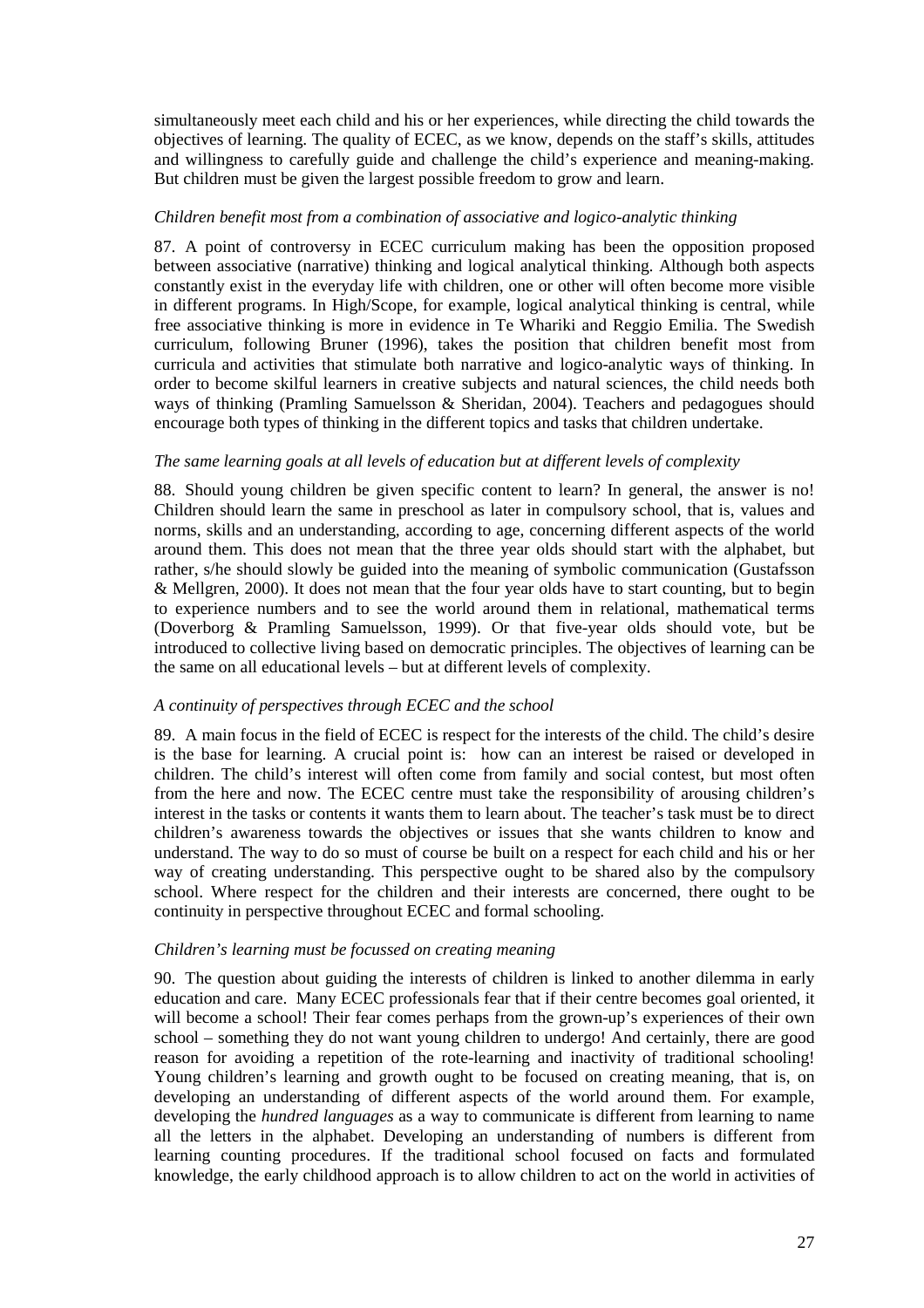all kinds, which in turn change the child's way of experiencing the world and her own capacities. Knowledge formation means that one's way of experiencing the surrounding world or of relating oneself to different situations or tasks has changed. The early childhood curriculum ought to be learning oriented in a way that challenges and stimulates children's interest and understanding.

# *Curricula must also look to the future*

91. People everywhere are embedded in cultural, taken-for-granted thinking, which is both a strength and a weakness. We tend to think that children should be brought up the same way as we adults were, although we all are aware that society has changed tremendously. If we want our children to be educated for an unknown future we have to be innovative and try out alternative approaches in ECEC. Since we are embedded in our culture, yet living in a globalised world, international collaboration and exchange is of great importance for developing curriculum for young children, even if one curriculum never can be copied from somewhere else, but must be developed in the historical and cultural context of each country. In this political work, each country must take a position about values and goals for the next generation, and by that relate their culture to other cultures. The curriculum ought not only to be here and now oriented, but also have a clear perspective on the future.

#### *A quality programme can be based both on culture and learning research.*

92. Why are all the five programmes presented here successful? Whether their ideas have been based on psychological research or on socio-cultural understandings, we can affirm that the people promoting these curricula have been interested, engaged and devoted to giving children a good start in life. They all express a willingness to support children in their learning process, and whether the focus is on cognitive or emotional competences, both aspects are substantial in their work with children. All programs also throw light on ECEC as something different from traditional academic schooling – which makes them more valuable in giving children a creative start in life. Yet, they differ from each in many important aspects – which suggests that a quality programme can be based both on culture and arly childhood psychological research.

#### *The quality of staff is paramount*

93. The quality of the programme and the competence of the staff are two closely linked dimensions. As we have seen in the curricula presented, they all have well educated staff, whether through recruitment level, initial training or extended in-service training. In Sweden, for example, a large proportion of ECEC staff have university degrees in early childhood development and pedagogy. Staff meeting children everyday must have high standards of training, since it is the daily interactions between the adult and the child that make the difference in children's well-being and learning (Johansson, 2003). There should not be any difference in level of competence between teachers working in ECEC or compulsory school. Staff working with young children need special training, and the teachers leading, developing and assuring the quality of ECEC ought to have a university degree*.*

#### *ECEC curricula should deal with play and learning and the relationship between them*

94. In documents and curricula about ECEC, little is said about play, although researchers sometimes claim that play is what distinguish ECEC from formal schooling. Play is often referred to in a non reflective and taken for granted way – as something allowed to children outside the curriculum. This is surprising as play, as a field of research, has developed greatly since Froebel, 150 years ago, established play as a main feature of preschool education (Fröbel, 1995). If ECEC should have a curriculum with goals, and play is a central to the child's development, then the challenge is raised to question and problematise what play means in the context of young children's learning. Is play an activity by itself, or is it a means to learning? In what way is it different from learning? These are questions that should be raised in curriculum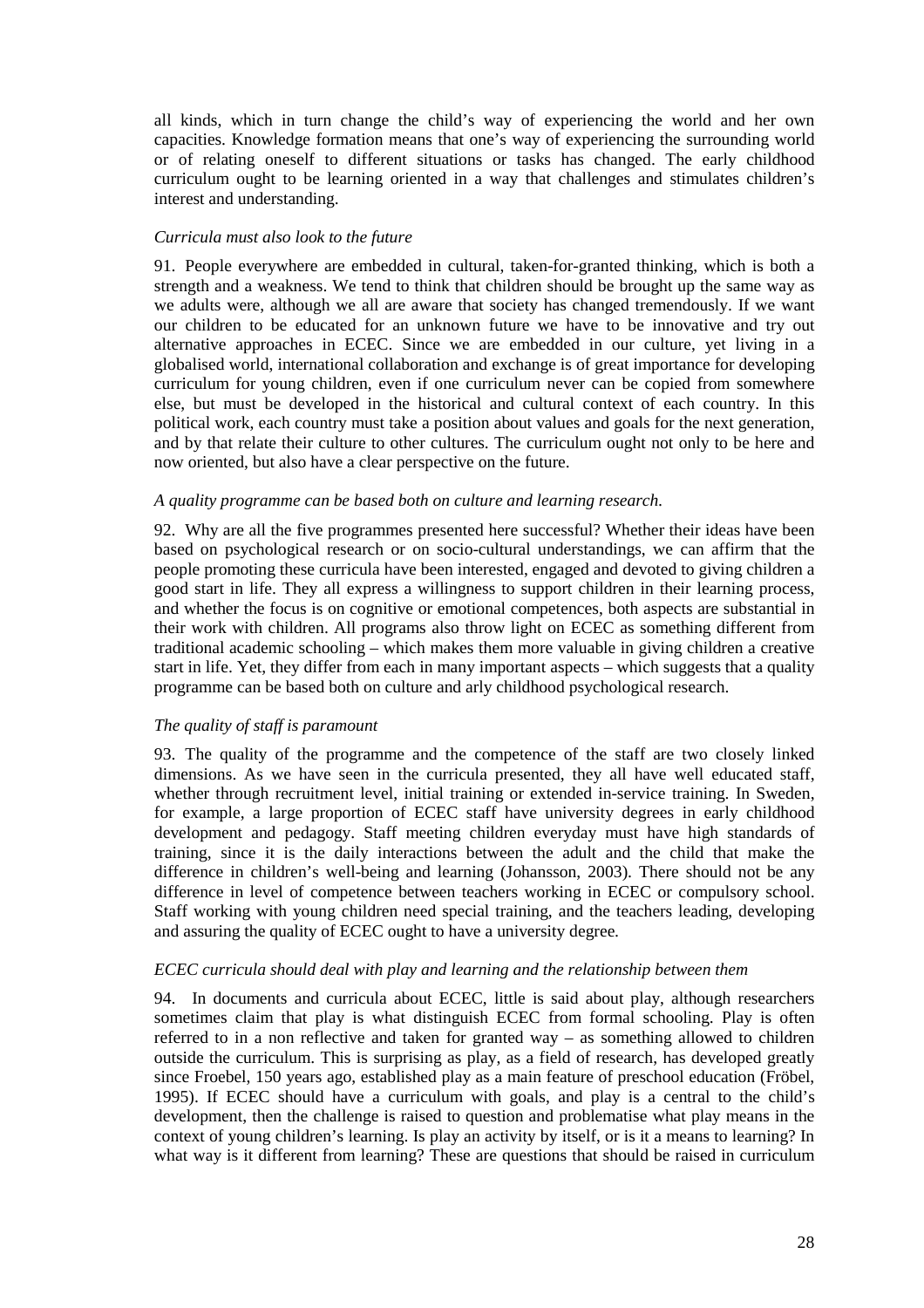work. Every curriculum for ECEC ought to deal with play and learning and the relation between them.

#### *ECEC programmes must be open and make room for children's initiatives and experiences*

The curricula presented here are all open curricula and provide space for individual initiatives from both teachers and children. In this openness there is room for exploring, trying things out, for raising open questions to which there are no fixed and final answers. This is one of the criteria of quality coming from research on the English EPPE-project. Rather than direct teaching, open questions from the teacher gives the child better opportunities to think and reflect, and by that to develop his or her understanding (Siraj-Blatchford, Sylva, Muttock, Gilden & Bell, 2002). In an ECEC program, there must always be room for children's questions, exploring, creativity, fantasy and challenging. An open curriculum also gives room for different learning styles and strategies. In this way each and every child can find a learning space and appropriate activities within a programme. No one will be excluded, which may be the most important aspect of ECEC and schooling for young children.

# *…and yet be inscribed in a life-long learning context with common learning objectives and approaches*

95. The discussion about openness leads to the question of formulating learning objectives in ECEC. The values of society must be visible in the curriculum, but also other learning objectives that society believes the next generation should know or be skilled in. If we really believe that life-long learning is something to strive for, there must be continuity throughout the school system regarding both objectives and learning means. In practice, this means that curricula for young people from 1 to 19 years (depending on at what age secondary school ends) will have both common learning objectives and common learning approaches and methods (pedagogy). The content of learning and pedagogical approaches in ECEC ought to be seen in a life-long perspective. Professionals involved in education must be able to see clearly what are the intentions of early childhood educators, so that they in turn can become involved and consider ECEC as the foundation stage of the life-long learning process.

#### *Strong evaluative processes built in*

96. Another reason for making explicit the link with life-long learning is to improve accountability in the early childhood field. For this, evaluations and assessments of programs need to be developed, a process ECEC is just beginning. The level and range of creativity that ECEC professionals bring to this task – along with others working in this field - will be decisive for the future of ECEC. It is extremely important to find new ways of evaluating ECEC since traditional school evaluations, established to measure the knowledge or level of thinking in students, are not suitable. Instruments should be used which measure above all curriculum appropriateness and teachers competences - since the child's learning is due to experiences (guided by the curriculum), leading to communication and interaction with others and the surrounding world. When only small details are evaluated, a literacy/numeracy syllabus for instance, teachers tend to start training to teach these details, and the whole idea of fostering young children's thinking, reflection and creativity becomes lost! Curricula should be evaluated and validated, especially the effect of their program on children's long-term learning and development.

#### *Quality and its measurement*

97. There is much reference to quality in ECEC discourse and research, but often without giving the word any precise definition or meaning. Unless meaning is defined, it will not be possible to evaluate or develop quality. If there are many different meanings, quality needs to be defined from these different perspectives and related to goals or criteria, which are neither too open, nor too detailed. But, in fact, little is known in general about children's outcomes from being involved in ECEC. It may be time to undertake larger longitudinal research studies about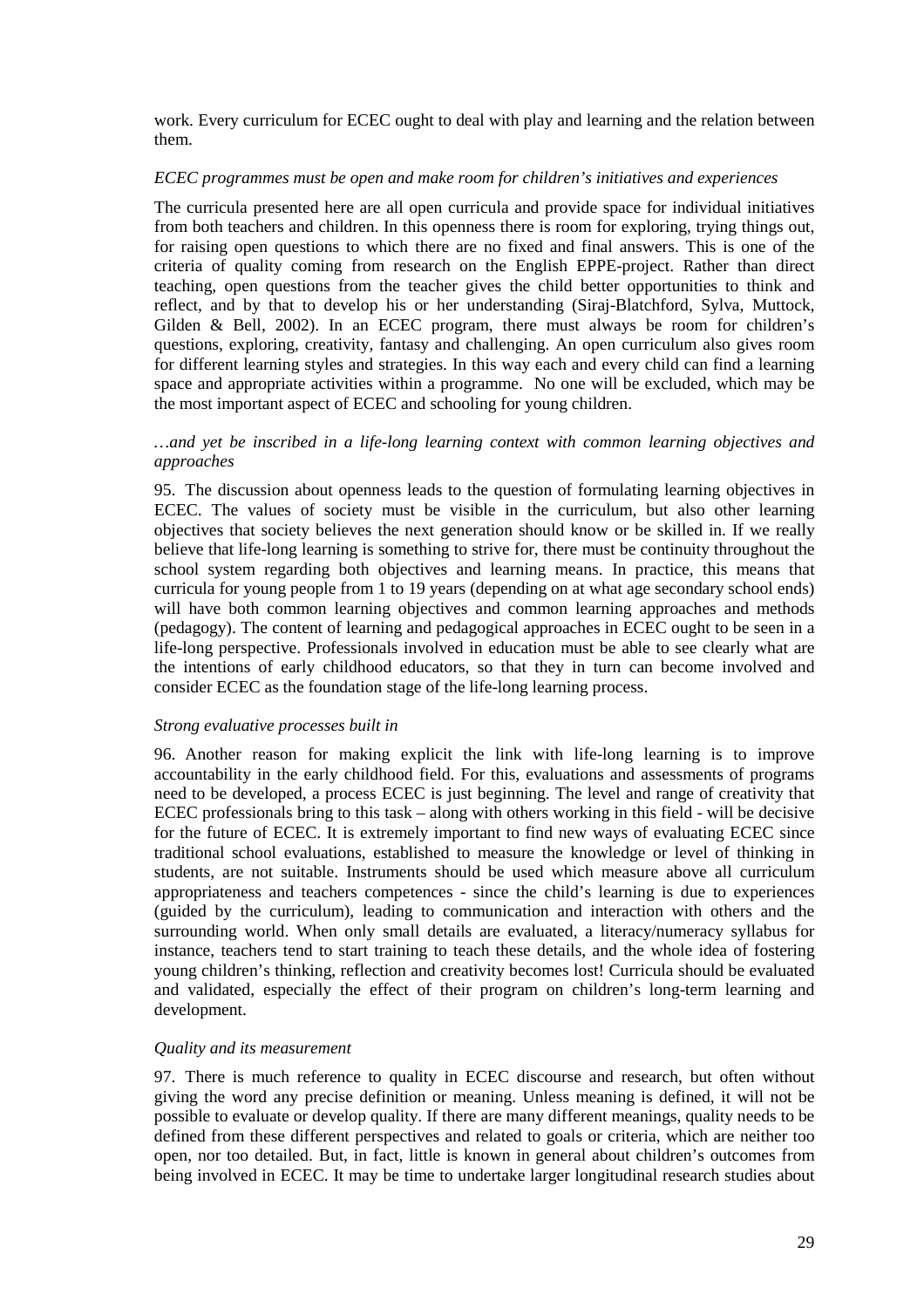the impact of ECEC, in which centre-level factors, teacher-level factors, child factors (home, socio-economic background…), and children's own perspective should be researched. The views of children – as participants with their own rights - should also be sought in order to trace how childhood is experienced by the children themselves and the consequences of this experience on later learning in school.

# *Democracy and gender questions*

98. Looking at curriculum questions in the third millennium, there are two aspects that still need special focus: democracy and gender questions where much progress could still be made. Democracy needs to be embedded in the curriculum, both as an object of learning and as an act of praxis. Gender questions can be also be viewed as an aspect of democracy, but have also to be handled specifically, since we know today that to give boys and girls equal rights in the early years means to give them different and specific opportunities. It is not sufficient to say that everything in the centre is open to all children, since at this age children choose gender specific activities (Svaleryd, 2003). The issues needs to be problematised and strategies to deal with them found.

# *Both care and education should be reflected in the curriculum*

99. To develop curricula in which care and education are combined requires a change in theoretical perspectives. There is an old tradition of connecting the institutional experience of infants and toddlers with care and that of children aged three years and older with learning. This is reflected in the practice of assigning the less educated personnel to the younger children (Johansson, 2003) and in the general neglect of the quality of the childcare sector, which generally makes do with limited access and poorly paid staff (OECD, 2001). Care seems to be viewed as something "natural" where little or no staff education is required. However, researchers take a different view in pointing out that the first three years of life are crucial in terms of brain development. In addition, in a good learning environment, care is always an aspect, and vice versa. To integrate care and education in praxis is a professional skill that requires both initial and ongoing training.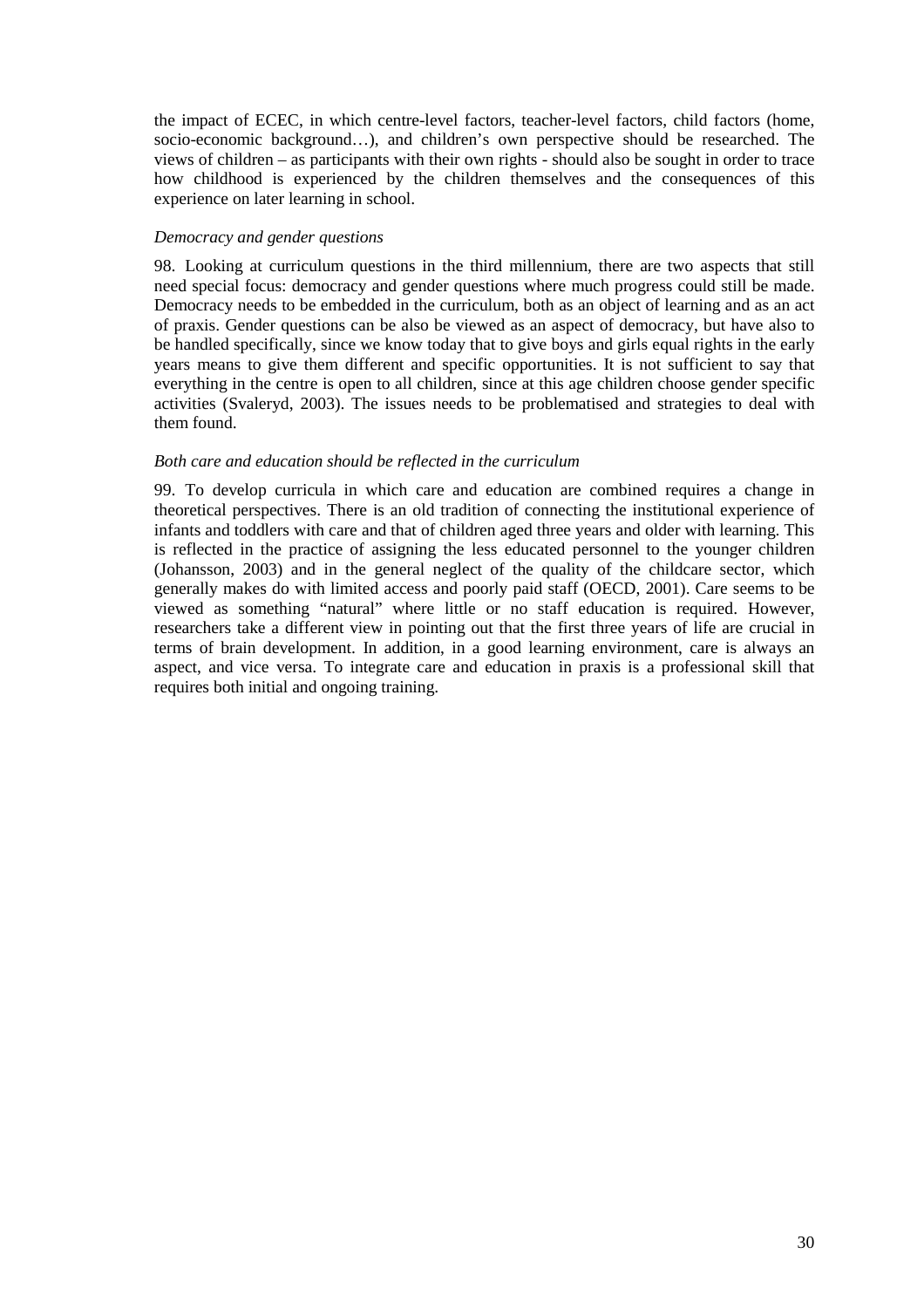#### **References**

- Alvestad, M. (2001) *Den komplekse planlegginga. Førskolelærarar om pedagogisk planlegging og praksis.* [The Complexity of Planning. Preschool teachers' conceptions of pedagogical planning and practice.] Göteborg Studies in Educational Sciences 165. Göteborg: Acta Universitatis Gothoburgensis.
- Broström, S. (2003) Understanding *Te Whãriki* from a Danish Perspective. In Joce Nuttal (Ed.). *Weaving Te Whäriki: New Zealand's Early Childhood Curriculum Document in Theory and Practice*. Wellington: New Zealand Council for Education Research.
- Bruner, J. (1990) *Acts of Meaning.* Cambridge, MA: Harvard University Press.
- Bruner, J. (1996). *The Culture of Education.* Cambridge, MA: Harvard University Press.
- Carlgren, I. (1994) *Bildning och kunskap. Särtryck ur Skola för bildning*. [Education and knowledge.] Stockholm: Skolverket.
- Carr, M., May, H. & Podmore, V. (2000) *Learning and Teaching Stories: Action research on evaluation in early childhood.* Final report to the Ministry of Education. Wellington: New Zealand Council for Educational Research.
- Carr, M. (2001) *Assessment in Early Childhood Settings. Learning Stories.* London: Paul Chapman Publishing.
- Csikszentmihayli, M. (1979) The concept of flow. In: B. Sutton-Smith, *Play and learning* (pp. 257-273). New York, Gardner.
- Doverborg, E. & Pramling Samuelsson, I. (1999) *Förskolebarn i matematikens värld.* [Preschool children in the world of mathematics.] Stockholm: Liber.
- Edwards, C., Gandini, L., & Forman, G. (red.). (1993) *The Hundred Languages of Children. The Reggio Emilia Approach to Early Childhood Education.* Norwood, New Jersey: Ablex Publishing Corporation.
- Epstein, A.S. and Trimis E. (2003) *Supporting young artists: the development of the visual arts in young children*, Ypsilanti, High/Scope Educational Research Foundation, 2003
- Fröbel, F. (1995) *Människans fostran*. Lund: Studentlitteratur.
- Gustafsson, K. & Mellgren, E. (2000) *En studie om barns skrivlärande.* (Lic.) IPD-rapport 2000:8. [A study of children's learning to write.] Göteborgs universitet: Institutionen för pedagogik och didaktik.
- Haug, P. (2003) *Om kvalitet i förskolan. Forskning om och utvärdering av förskolan 1998-2001.* Forskning i fokus. Stockholm: Statens skolverk.
- Hohmann, M. & Weikart, D.P. (2002). *Educating Young Children* (2<sup>nd</sup> edition). Ypsilanti, MI: High/Scope® Press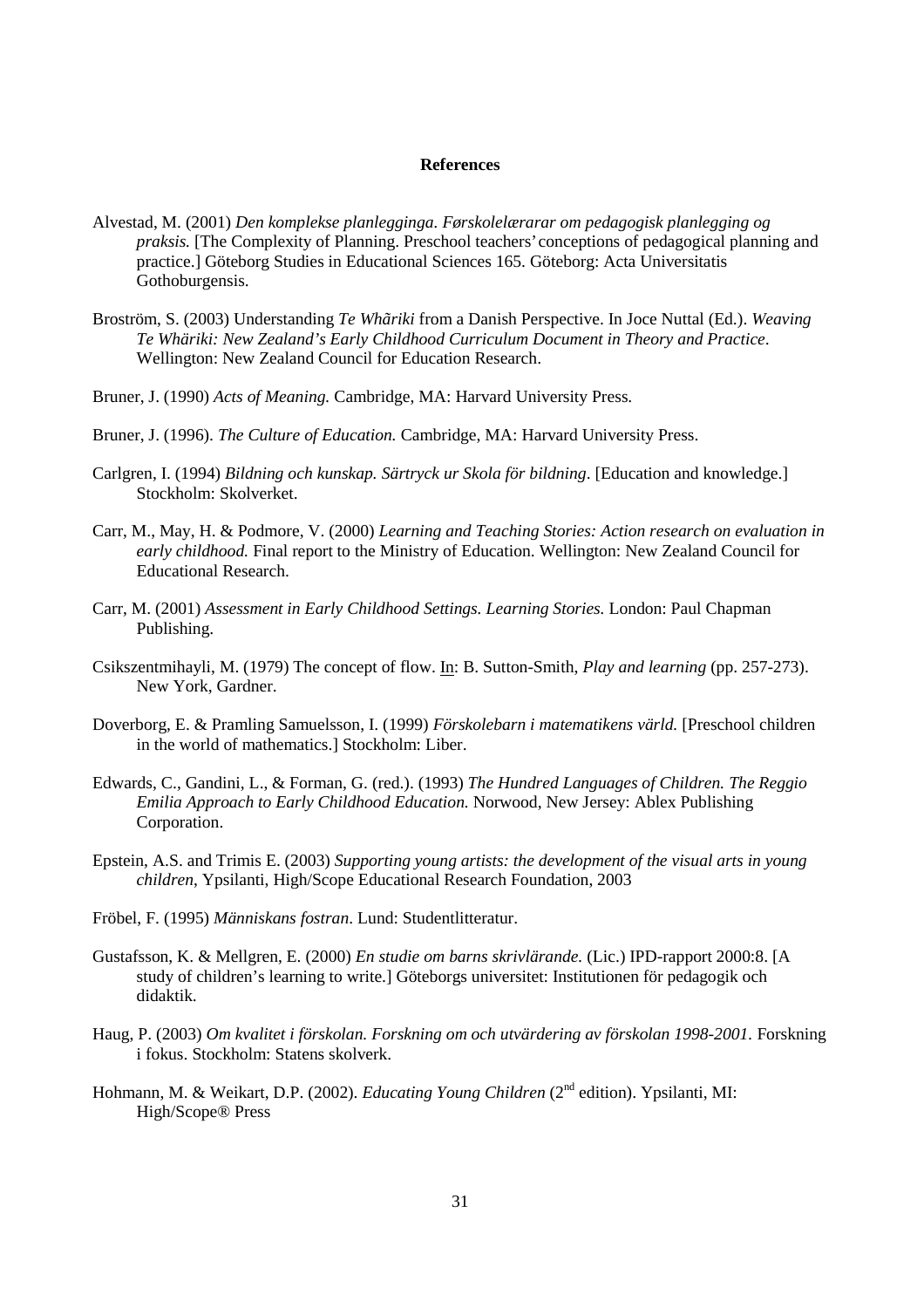- Johansson, E. (2003) *Möten för lärande. Pedagogisk verksamhet för de yngsta barnen i förskolan*. Stockholm: Skolverket.
- Kwan, C. & Sylva, K. (1996) E*ffects of Day Care Environment in Singapore.* Paper presenteted at The XIVth Biennial Meetings of International Society for the Study of Behavioural Development, Quebec City, Canada, 12-16 August.
- Laevers, F. (1994). (Ed.) *Defining and assessing quality in early childhood education.* Belgium: Laevers University Press.
- Laevers, F. (1997) Assessing the quality of childcare provision: "Involvement" as criterion*.* In: Settings in interaction. *Researching Early Childhood*, 3, 151-165. Göteborg: Göteborg University.
- Laevers, F., Bogaerts, M. & Moons, J. (1997) *Experiential Education at Work: a setting with 5-year olds* (video, 23 minutes).
- Laevers, F. & Moons, J. (1997) *Enhancing well-being and involvement in children. An introduction in the ten action points.* Video (30 min.)
- Månsson, A. & Vallberg-Roth, A-C. (2003) *Utvecklingssamtal och individuella utvecklingsplaner möjligheter, farhågor och utmaningar*. [Developmental dialogues and individual plans for development.] Föreläsning på konferensen: "Är det något speciellt att arbeta med barn mellan 1-8 år?" Arr: Svenska OMEP. Göteborg 25 mars.
- Mårdsjö, A-C. (Manuscript) Att utvecklas som pedagog. Hur erfar pedagoger sambanden mellan teori och praktik? [Developing as pedagogue. How do pedagogues look upon the connection between theory and praxis?]
- Marton, F. & Booth, S. (1997). *Learning and awareness.* NJ: Laurence Earlbaum Ass.
- May, H. (2001) *Politics in the playground*, Wellington, Bridget Williams Books
- Meade Report (1988) *Early Childhood Care and Education: a report of the State Services commission Working Group*, Wellington, State Services Commission
- Ministry of Education. (1996) *Te Whãriki. Early Childhood Curriculum.* Wellington: Learning Media.
- Ministry of Education. (1998) *Quality in Action. Implementing the Revised Statement of Desirable Objectives and Practices in New Zealand Early Childhood Services.* Wellington: Learning Media.
- Newsweek (1991, 2 December), *The 10 best schools in the world, and what we can learn from them*, US Edition.
- OECD (1998) *Early childhood education and care policy: proposal for a thematic review* DEELSA/ED(98)2
- OECD (2001). *Starting Strong. Early childhood education and care.* Paris: OECD.
- Pascal, E. & Bertram, T. (1995). "Involvement" and the Effective Early Learning Project: a collaborative venture. In: Laevers, F., (Ed.), *An exploration of the concept of "involvement" as an indicator of the quality of Early Childhood Care and Education.* Dundee: CIDREE Report, Volume 10, pp. 25 - 38.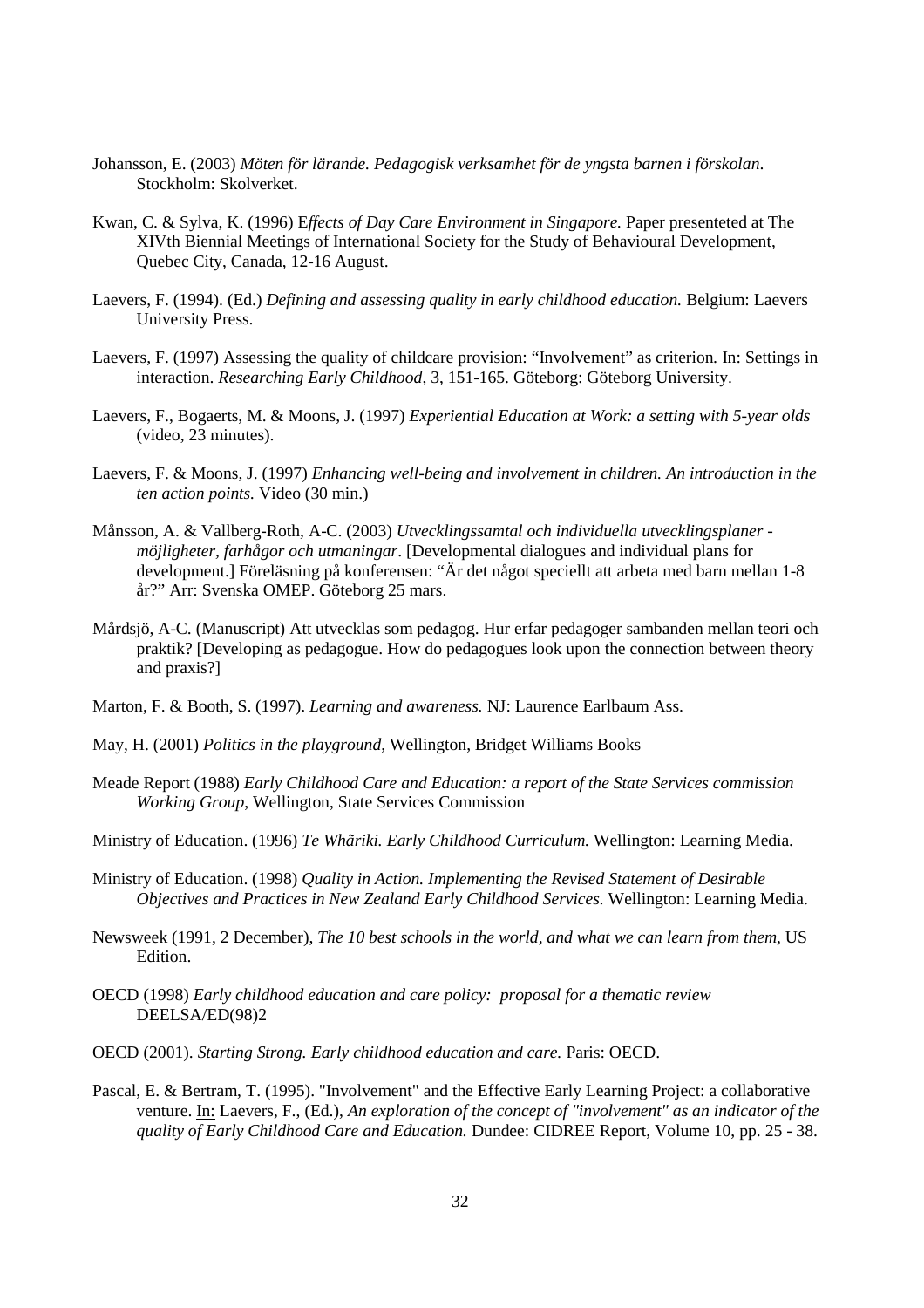- Pascal, et. al. (1998). Exploring the relationship between process and outcome in young children's learning: stage one of a longitudinal study. *International Journal of Educational Research, 29* (1), 51-67.
- Penn, H. (2000) ed. *Early Childhood Services: theory, policy and practice* Buckingham, OUP
- Pramling, I. (1994). *Kunnandets grunder. Prövning av en fenomenografisk ansats till att utveckla barns sätt att uppfatta sin omvärld* [The basis of knowledge.] Göteborg: Acta Universitatis Gothoburgensis.
- Pramling Samuelsson, I. & Asplund Carlsson, M. (2003). *Det lekande lärande barnet i en utvecklingspedagogisk teori.* [The playing learning child – in a developmental pedagogical theory.] Stockholm: Liber.
- Pramling Samuelsson, I., & Lindahl, M. (1998). *Att förstå det lilla barnets värld med videons hjälp.* [To understand the little child's world – by using the video.] Stockholm: Liber.
- Pramling Samuelsson, I. & Sheridan, S. (2004). "Recent Issues in Swedish Early Childhood Education" in *International Journal of Early Childhood*. Vol *36, 1*, 7-23.
- Rinaldi, C. (2000). *Subjectivity and Intersubjectivity in Children's Learning.* Paper presented at The NAEYC conference, Atlanta, 7-10 November.
- Rinaldi, C. (2001). The Courage of Utopia. In *Making Learning Visible. Children as individual and group learners,* pp. 148-151. Reggio Emilia, Italy: Reggio Children and Project Zero.
- Schweinhart, L.J. & Weikart, D.P. (1997). *Lasting Differences: The High/Scope® Preschool Curriculum Comparison Study through Age 23.* Monographs of the High/Scope® educational research foundation. Ypsilanti, MI: High/Scope® Press.
- Sheridan, S. (2001). *Pedagogical Quality in Preschool. An issue of perspectives.* Göteborg Studies in Educational Sciences 160. Göteborg: Acta Universitatis Gothoburgensis.
- Siraj-Blatchford, I., Sylva, K. Muttock, S. Gilden, R. & Bell D. (2002). *Researching Effective Pedagogy in the Early Years.* Research Report No 356. University of Oxford: Department of Educational Studies.
- Skolverket (2001). *Att bygga en ny skolform för 6-åringarna. Om integrationen förskoleklass, grundskola och fritidshem.* Skolverkets rapport 201. Stockholm: Fritzes.
- Socialstyrelsen (1987:3). *Pedagogiskt program för förskolan.* Stockholm: Allmänna förlaget.
- SOU. (1996:27). *Strategi för kunskapslyft och livslångt lärande. Delbetänkande av kommittén om ett nationellt kunskapslyft för vuxna* [Strategy for raising the knowledge and a lifelong learning - for adults.] Stockholm:
- Svaleryd, K. (2003). *Genuspedagogik*. [Gender education] Stockholm: Liber.
- Swedish Ministry of Education and Science (1998a). *Curriculum for the pre-school (Swedish Ministry of Education and Science, 1998a).* Stockholm: Fritzes.
- Swedish Ministry of Education and Science (1998b). *Curriculum for the compulsory school system, the pre-school class and the leisure-time centre (Lpo94/98).* Stockholm: Fritzes.